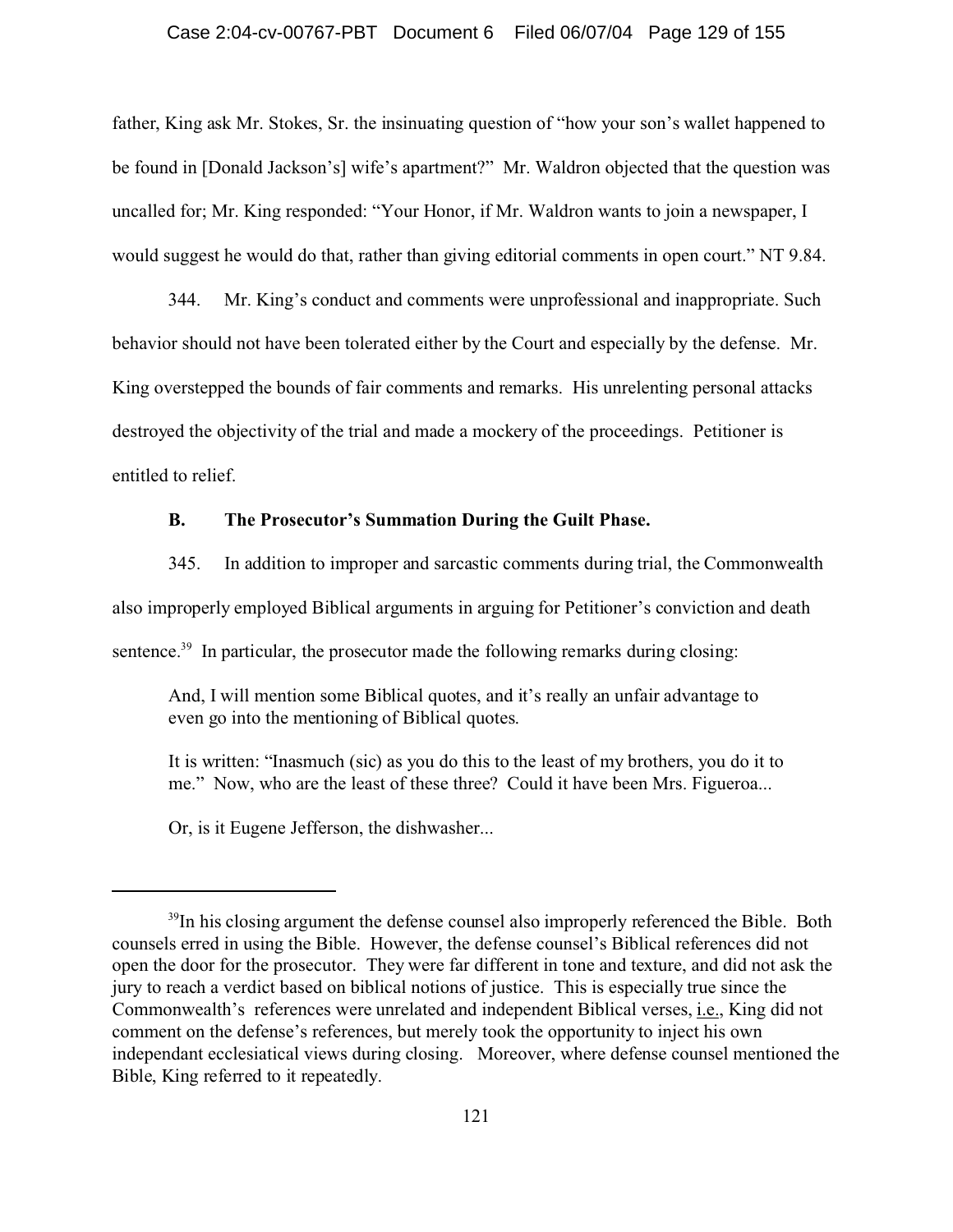Or, is it Peter Santangelo?...

Did Peter Santangelo die just because he was there, just because he was there? Who are the least of these?<sup>40</sup> NT 12.66-12.67.

\* \* \*

You will have to look at the testimony of the convicted thief and convicted robber, an admitted participant in this case, and you will have to ask yourselves this question: Do I dare believe him?

I would submit to you that you should ask yourselves the reverse of that question: Do you dare not to believe him? those (sic) of you who might look down your nose at a thief, and those of you – and, not getting into the Bible, because I said I wouldn't do that. If I would do that, I would only be unfair.

Let's go back to that time on Calvary and remember what was on the right and what was on the left. There you had a thief on the right of him and a their on the left of him.<sup>41</sup> NT 12.76-12.77

 $*$  \*  $*$  \*  $*$ 

But, does it amount to a reasonable doubt? And, that's a doubt based on reason, a doubt coming of the evidence.

I would submit to you, ladies and gentlemen, that there is no doubt. And, those among you, maybe going again on a Biblical phrase, "Except that I see the prints of the nails and thrust my hand in the wound inside, I will not believe."<sup>42</sup>

Do we have to pass these among you? Do you have to sme-l (sic) the gunpowder within the freezer? Do you have to experience the rear of Renard Mills, or do you have to stand up and do what you know is right? NT 12.77-12.78

\* \* \*

Let him walk out of here, because if you could find as rational members of this

 $40$ Biblical reference to the book of Matthew, chapter 25, verse 40.

 $41$ Biblical reference to the book of Matthew, chapter 27, verse 38; as well as the book of Luke and Mark.

 $^{42}$ Biblical reference to the book of John, chapter 20, verse 25.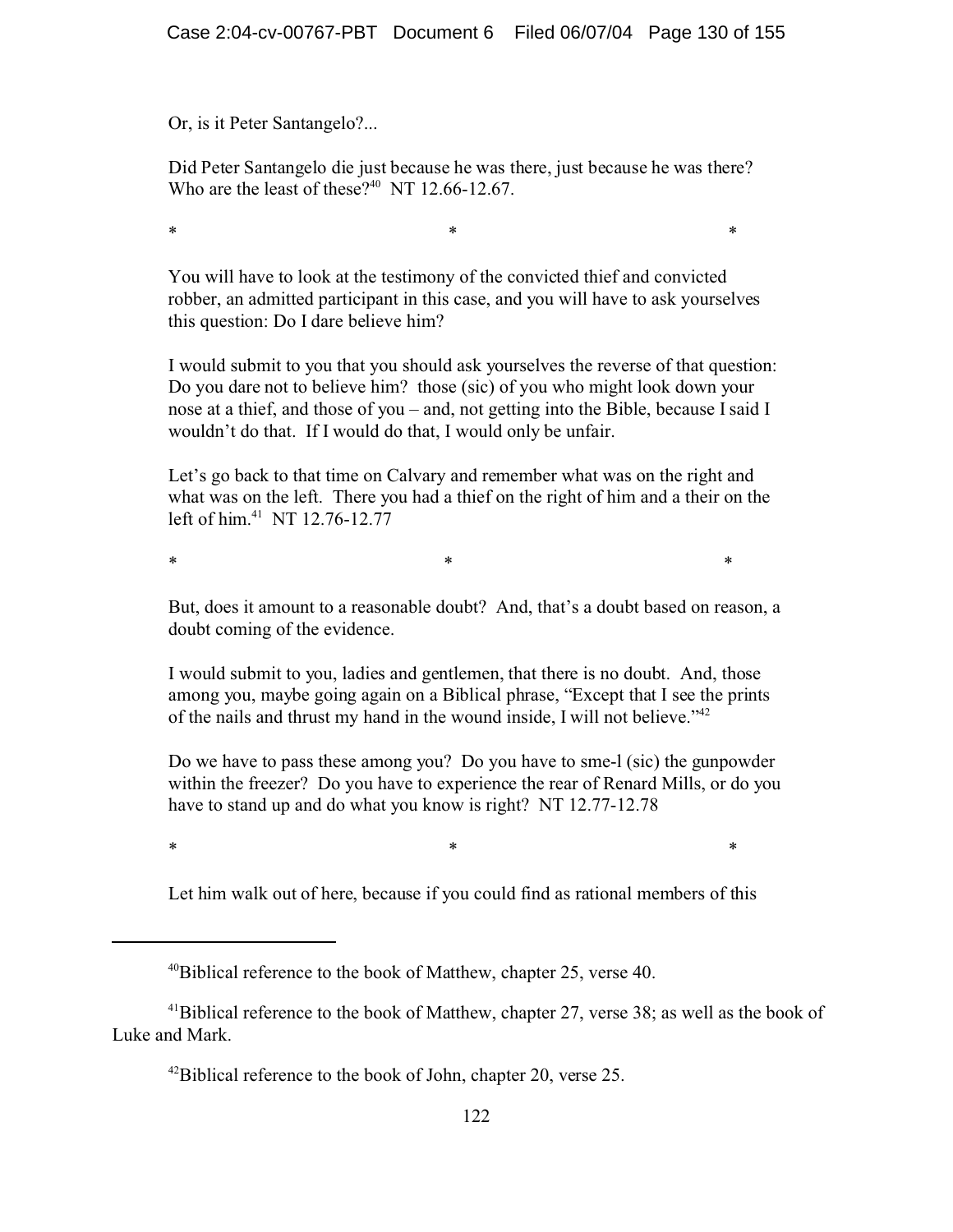community that what you see exhibited before you was not an intentional, wilful, premeditated, planned killing of three people, maybe we must go back and let me declare or you be declared Thomases, doubting Thomases<sup>43</sup> all, for we have done everything we could do, and we being the police. NT 12.80

For those who are inclined for Biblical quotes, we will talk about Old Testament, Daniel, "Ralph Trent Stokes, thou weighed in the balance, and you are found wanting, wanting for what you did."<sup>44</sup> NT 12.83-12.84

\* \* \*

346. Plainly King attempted to substitute the law of the Bible for the law of Pennsylvania, injecting considerations outside the death penalty statute as a basis for the jury to convict and, ultimately, to return a death sentence. This nonprobative and inherently prejudicial argument violated due process and Petitioner's right to an adjudication of guilt or innocence based solely on the *evidence* properly admitted at trial. Indeed, this argument was especially prejudicial because of the moral authority represented by the Bible.<sup>45</sup>

347. Mr. Stokes was not being tried in an ecclesiastical court but a criminal one.

Therefore, any reference or use of the Bible by either the defense or the prosecutor was irrelevant, immaterial, and prejudicial. The trial court erred by failing to issue any corrective instruction and in permitting the escalating use of Biblical references in the case. These failures violated Petitioner's state and federal constitutional rights to due process and to conviction based

 $^{43}$ Biblical reference to the book of John, chapter 20, verse 25.

<sup>44</sup>Biblical reference to the book of Daniel, chapter 5, verse 27.

<sup>&</sup>lt;sup>45</sup>The deliberate injection of Biblical references also violated Petitioner's right to an impartial jury. Indeed, in capital cases, one of the voir dire questions posed to jurors is whether they have religious views that would affect their ability to acquit or convict or to consider the alternative sentences mandated by law in a capital case. Deliberated injecting these considerations into any case, but particularly a capital case, is inherently improper.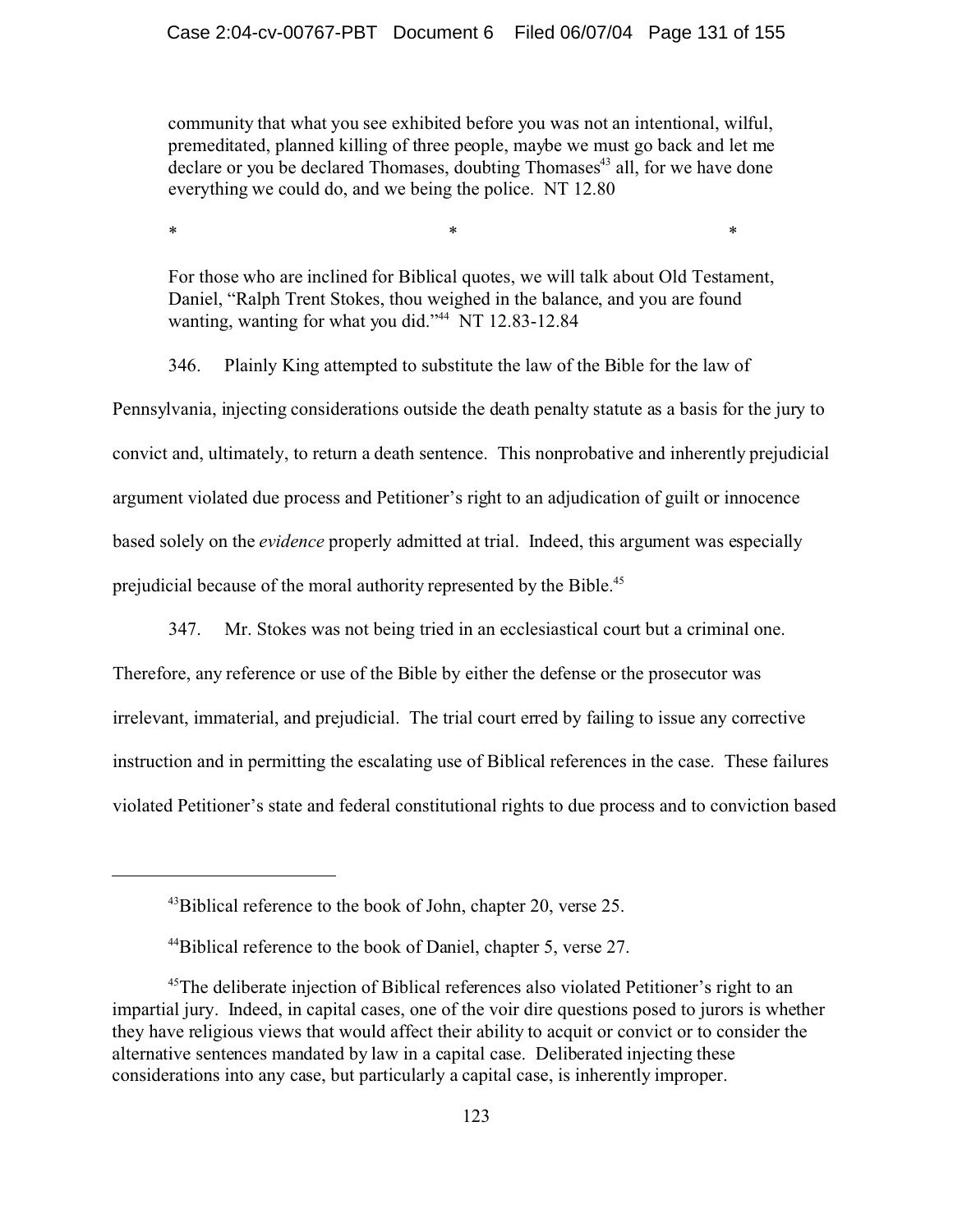#### Case 2:04-cv-00767-PBT Document 6 Filed 06/07/04 Page 132 of 155

on proof beyond a reasonable of all the elements of the offense, rendered solely on the evidence properly admitted in the case. The court should have at least provided the jury with a curative or cautionary instructions that the Bible was not evidence and that the jury was not to permit religious argument to influence its determinations of fact or law.

348. Counsel was ineffective for failing to object to these Biblical references.

### **C. Vouching.**

349. The prosecutor's cloak of state authority also makes improper prosecutorial vouching for the credibility of witnesses and evidence, since such vouching places the imprimatur and prestige of his office behind the prosecution's remarks, and implies that the prosecution is in possession of knowledge that supports his evidence.

350. Here, the prosecutor repeatedly vouched for evidence and personally attacked the credibility and testimony of a defense witness who testified that a particular piece of evidence did not belong to Petitioner. During a search of Mr. Stokes's home, the police found a pair of gloves with the fingers cut off. The police seized the gloves because a pair of gloves (or glove) left at the crime scene had a finger cut off of them. Defense witness Todd Ryan Stokes testified that the gloves found during the search of the home did not belong to his brother Ralph Stokes but to his brother Troy Stokes. On cross examination, Todd explained that his brother Troy cut off the fingers of the gloves and used the gloves for shoveling snow and playing football. NT 11.27-28. The prosecutor ridiculed Todd Stokes' testimony and vouched based on his own personal experience that the gloves could not be used for playing football. In particular, the district attorney argued:

Not that a personal reference or personal experience has anything to do with it, and it's for you to decide, I submit to you, ladies and gentlemen, *as a person who has some*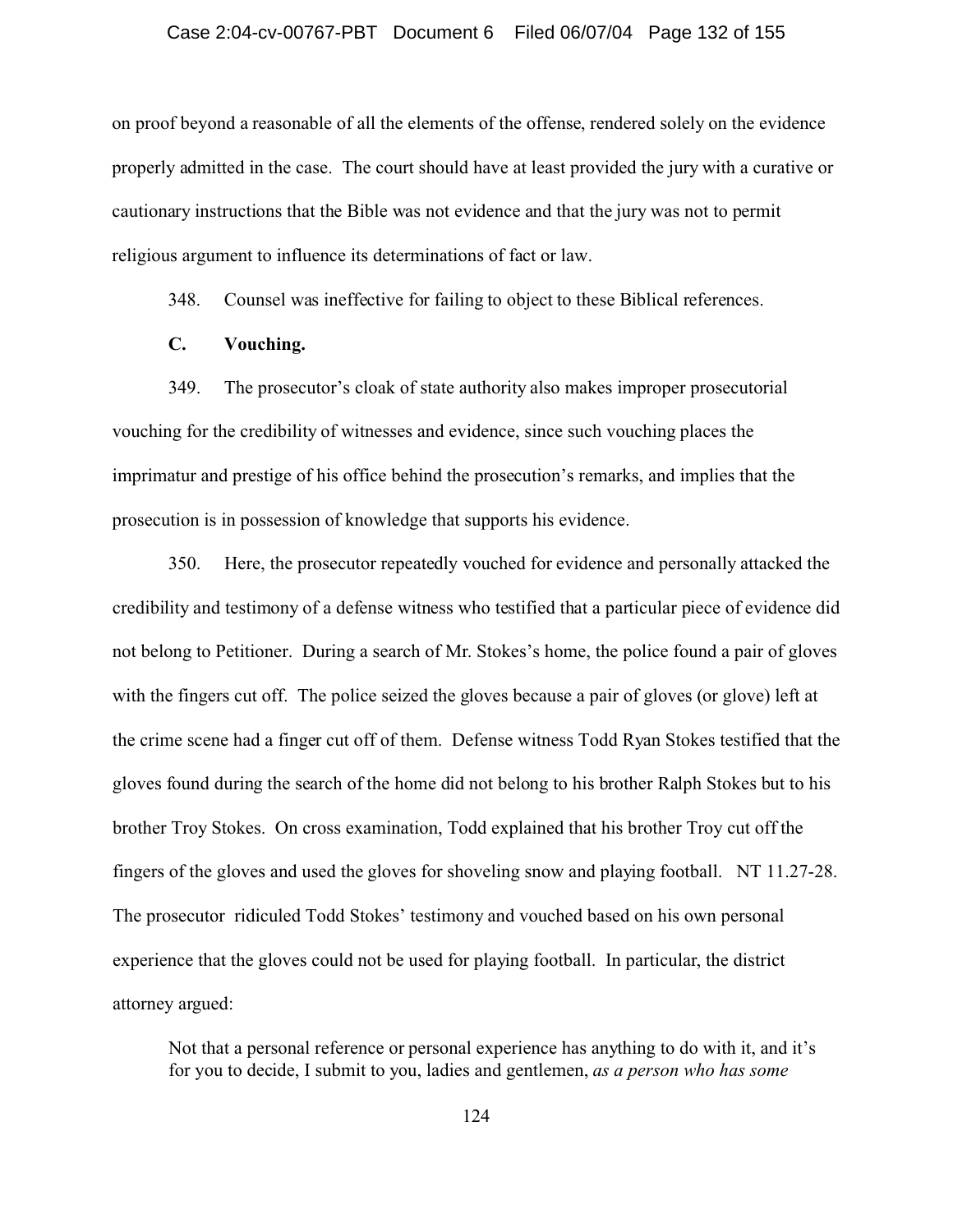familiarity with football as a player at college and high school level, if anyone attempted to catch a football in this glove with it hanging in the fashion in which it's hanging, it's analogous to someone trying to sell you a polyester forest, and we know polyester don't grow on trees."

NT 12.72.

351. The prosecutor stepped outside his proper role to summarize the case for the jury

and instead participated as an expert witness informing the jury that based on his own personal

experience in playing the game of football that the gloves found in the home could not be used

for the sport. The prosecutor's vouching to facts based on his own life experience is

inappropriate. Again, counsel ineffectively stood by, and failed to object.

## **D. Comments Designed to Inflame the Jury's Prejudices and Passions.**

352. In addition to the biblical references, to the insistence upon the relevance of

inflammatory evidence unconnected to the crime, like the sneakers soaking in cleaning solution,

the prosecutor sought to play to the jury's passions. He said, for example:

Looking at what represents three human beings who were shot in three separate locations at three separate times, in your heart of hearts, your mind of minds, as rational people, if you can look at this handiwork and not find a wilful, deliberate, premeditated intent to kill, just maybe you are living on the wrong planet, just maybe that its time to move.

NT 12.78.

# **E. Misconduct at Penalty Phase.**

353. The prosecutor's closing argument at the penalty phase was a litany of improper argument, from start to finish. The prosecutor strayed far afield from the aggravating and mitigating factors that the Legislature has determined are relevant to the life-or-death decision, and argued for death on the basis of extraneous, irrelevant matters. Even when the prosecutor made brief excursions into the proper subject for argument – aggravating and mitigating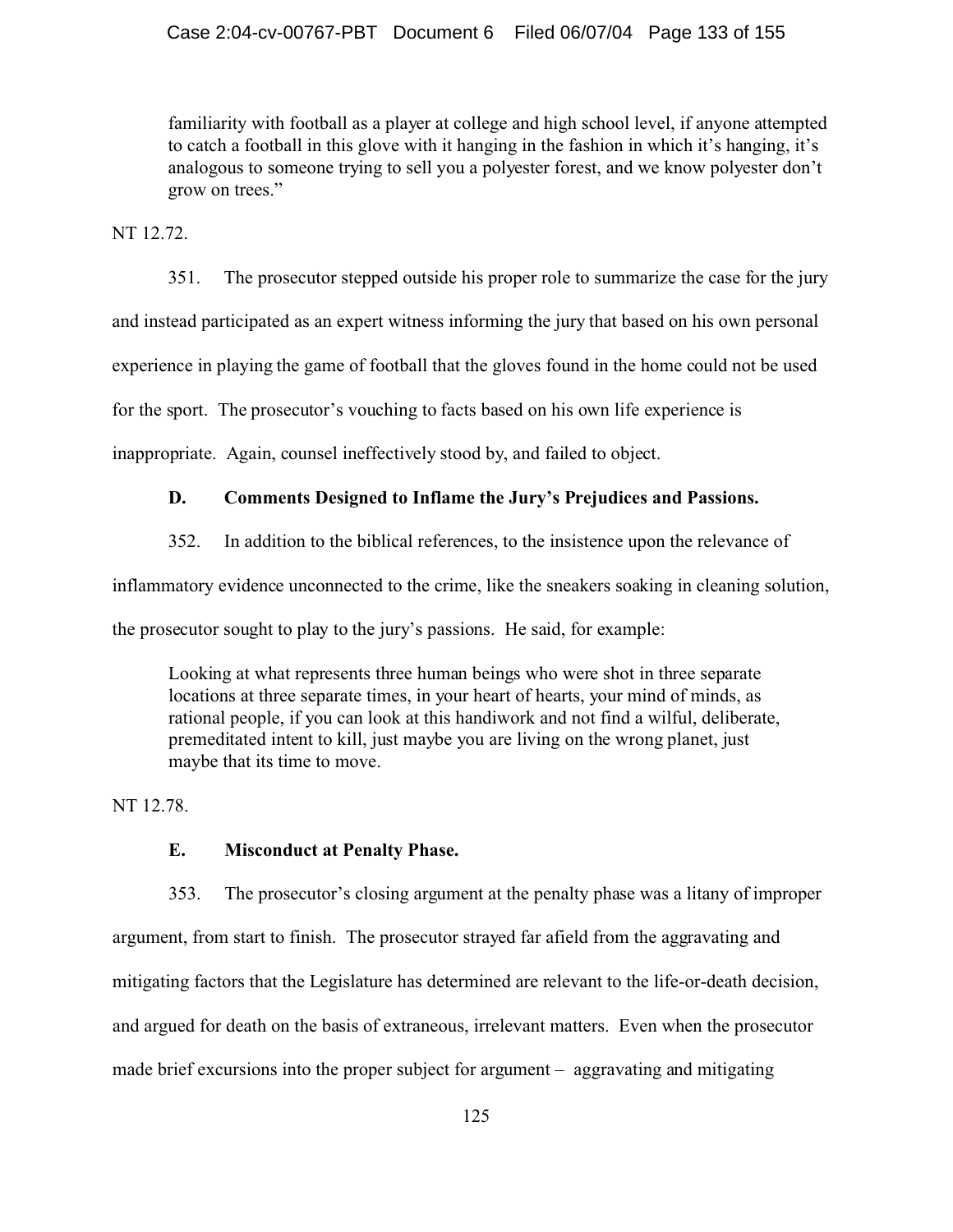circumstances – he improperly disparaged and denigrated the mitigation and urged the jury to ignore the law and judge the mitigation on the basis of improper factors. This improper argument deprived Petitioner of even a minimally fair and reliable sentencing proceeding.

354. The prosecutor began his argument by suggesting to the jury that Petitioner's case for life was a case against responsibility. The prosecutor stated,

maybe [trial counsel] subscribes to that theory which was prevalent in the '60s. "It's always somebody else's fault. Johnny can't read, but it's your fault". . . The streets are the way they are because somebody else was deprived . . . Get out of that apologetic state of mind. You owe no pardons to anyone.

NT 14.55. This argument improperly directed the jury to sentence Petitioner to death because of a discredited "theory" that allowed people to evade responsibility. The gravamen of the argument was that whatever the jury might find in the way of mitigation, it could not offset what they already had found Petitioner had done.

355. The prosecutor continued this theme throughout his closing, remarking, "This won't stop . . . until you say, 'Stop!' For years, even the Great Society, the Great Society is dead.<sup>46</sup> Safety on your streets is your intent." NT 14.57. These arguments were improper.

356. Moreover, the prosecutor told the jury that it should not consider mitigation because such "excuses" were merely a discredited remnant of the "dead" Great Society. The prosecutor thus told the jury that mitigation was an artifact of a "failed" liberal era -- "the great

<sup>&</sup>lt;sup>46</sup>The "great society," of course, refers to the liberal social policies associated with Democratic President Lyndon Johnson. See, e.g., Random House College Dictionary at 578 (1984); Vanderveer v. Lewis, 114 Misc.2d 81, 450 N.Y.S. 709, 710 (1982) (contrasting the "'excesses' associated with 'Great Society' programs" with the new "era of Reagan[]").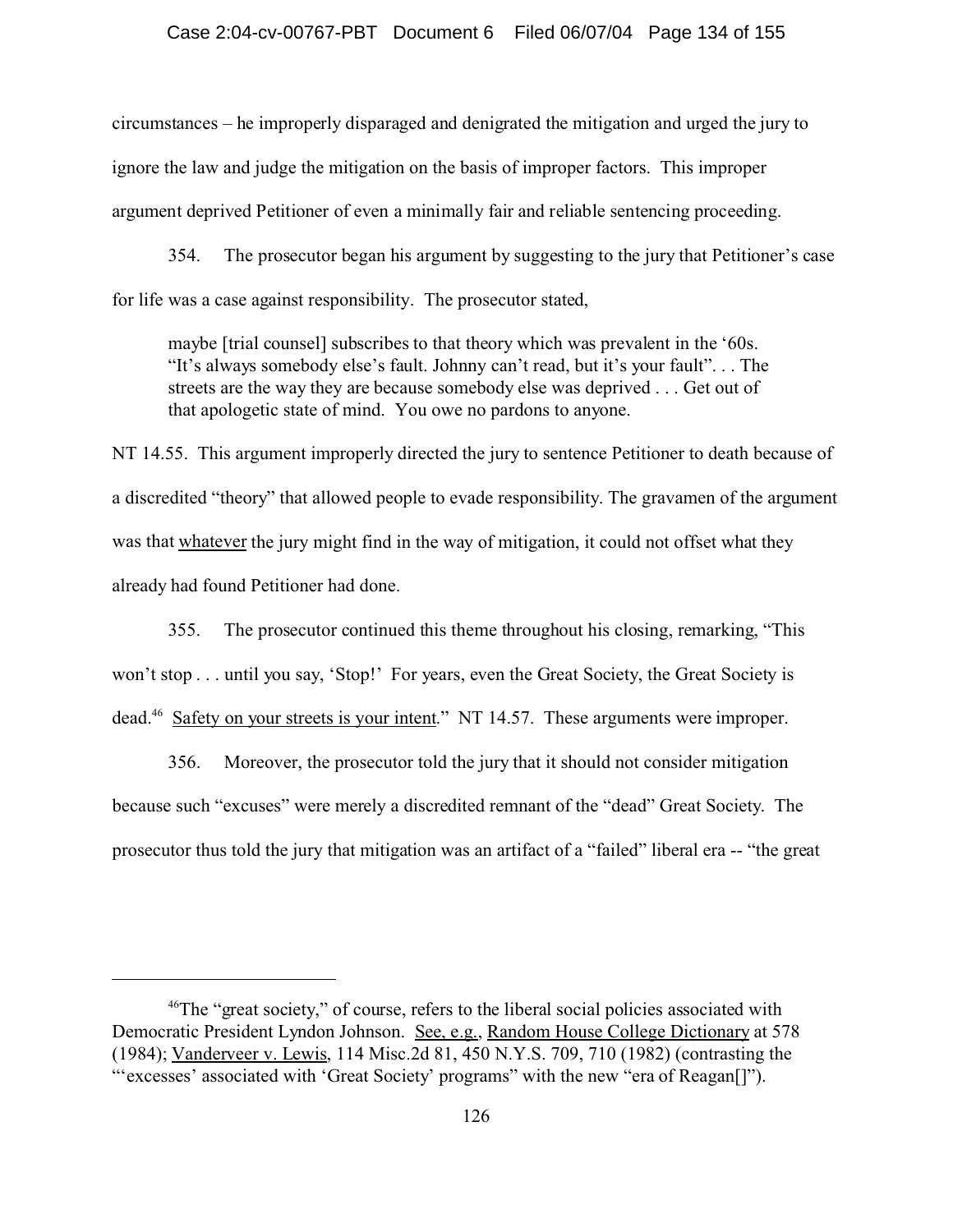#### Case 2:04-cv-00767-PBT Document 6 Filed 06/07/04 Page 135 of 155

society" -- and that it was no longer relevant to the jury in the new conservative age.<sup>47</sup> The prosecutor relegated mitigation -- which the death penalty statute and the Eighth Amendment require the jury to consider -- to the dustbin of history. This attack on the legislature's formulation of the death penalty, and on the Constitutional requirement of individualized sentencing, is not permitted.

357. After improperly telling the jury that considering mitigation would prevent them from bringing "safety to your streets," the prosecutor continued his improper argument when he turned his attention to the mitigating circumstance of age. The prosecutor told the jury that it should not consider youth to be mitigation except, perhaps, when the defendant is a "child," because:

I submit to you when I was a child, when I was playing as a child, I acted as a child; but when I became a man, I gave up childish pursuits.

NT 14.56. This argument, too, is improper. It was improper for the prosecutor to tell the jury that age can be mitigating only if the defendant is a "child," and thus "invade the province of the Legislature" by giving a narrow (and unconstitutional) meaning to the "age" mitigating circumstance. It was doubly improper for the prosecutor to support this improper argument by relying upon the authority of the Bible, from which the prosecutor was quoting.<sup>48</sup> Prosecutorial arguments based on scripture are improper. They introduce matters that are irrelevant to any of

<sup>&</sup>lt;sup>47</sup>These arguments were being made in the summer of 1983, in the first term of President Ronald Reagan.

<sup>&</sup>lt;sup>48</sup>The prosecutor relied upon the "authority" of I Corinthians, Chapter 13, Verse 11 (King James Version) ("When I was a child, I spake as a child, I understood as a child, I thought as a child; but when I became a man, I put away childish things."). The prosecutor neglected to tell the jury that the theme of this Chapter of First Corinthians is the importance of "charity."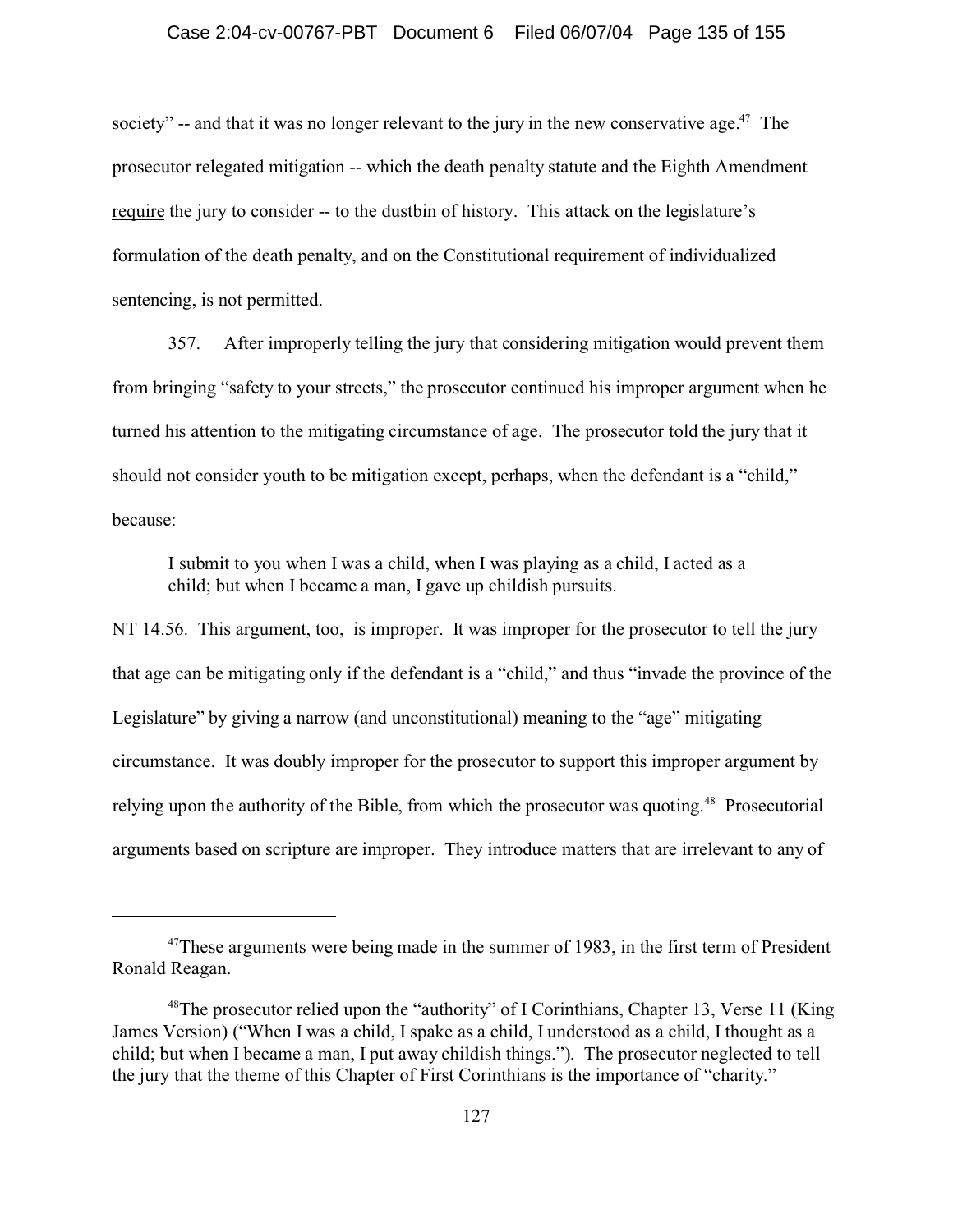#### Case 2:04-cv-00767-PBT Document 6 Filed 06/07/04 Page 136 of 155

the statutory aggravating factors and invite the jury to impose death based on religious beliefs and authority that have nothing to do with the statutory scheme and that cannot be rebutted or questioned by the defendant. They irreparably destroy the objectivity and impartiality. .

358. The prosecutor continued this improper line of argument, telling the jury: "Blessed are the merciful for they shall receive mercy. Was he merciful? How coldblooded was he? How insensitive was he?" NT 14.57 . Again, the prosecutor invoked the authority of the Bible – this time, Matthew, Chapter 5, verse 7, to urge the jury to turn away from its duty to give effect to mitigation. Here, the prosecutor's argument was doubly harmful, for it denigrated all mitigation and the mercy-giving function of the sentencing jury by telling the jury that because Petitioner had not been merciful, he should not receive mercy. But a capital sentencing scheme cannot be constitutional unless it allows the jury to show mercy and impose a life sentence. Again, invoking the Bible, the prosecutor told the jury that Petitioner was entitled only to the mercy he had shown the victims. Again, the prosecutor exceeded the bounds of proper advocacy.

359. The prosecutor continued his improper argument by telling the jury that to return a life sentence would be to "stop a foot short" and that they should "walk out of here [and] think, you acted with dispatch." NT 14.59. This, too, was improper. A jury is not stopping "a foot short" if it sentences a defendant to life without parole. Moreover, a sentencing jury is enjoined from acting "with dispatch." The jury's life-or-death decision is meant to be a reasoned, moral response the evidence presented on aggravating and mitigating circumstances.

360. The prosecutor ended his argument by returning to the improper themes with which he began. The prosecutor told the jury that it should ignore mitigation and impose the death penalty as a way of restoring an ordered society: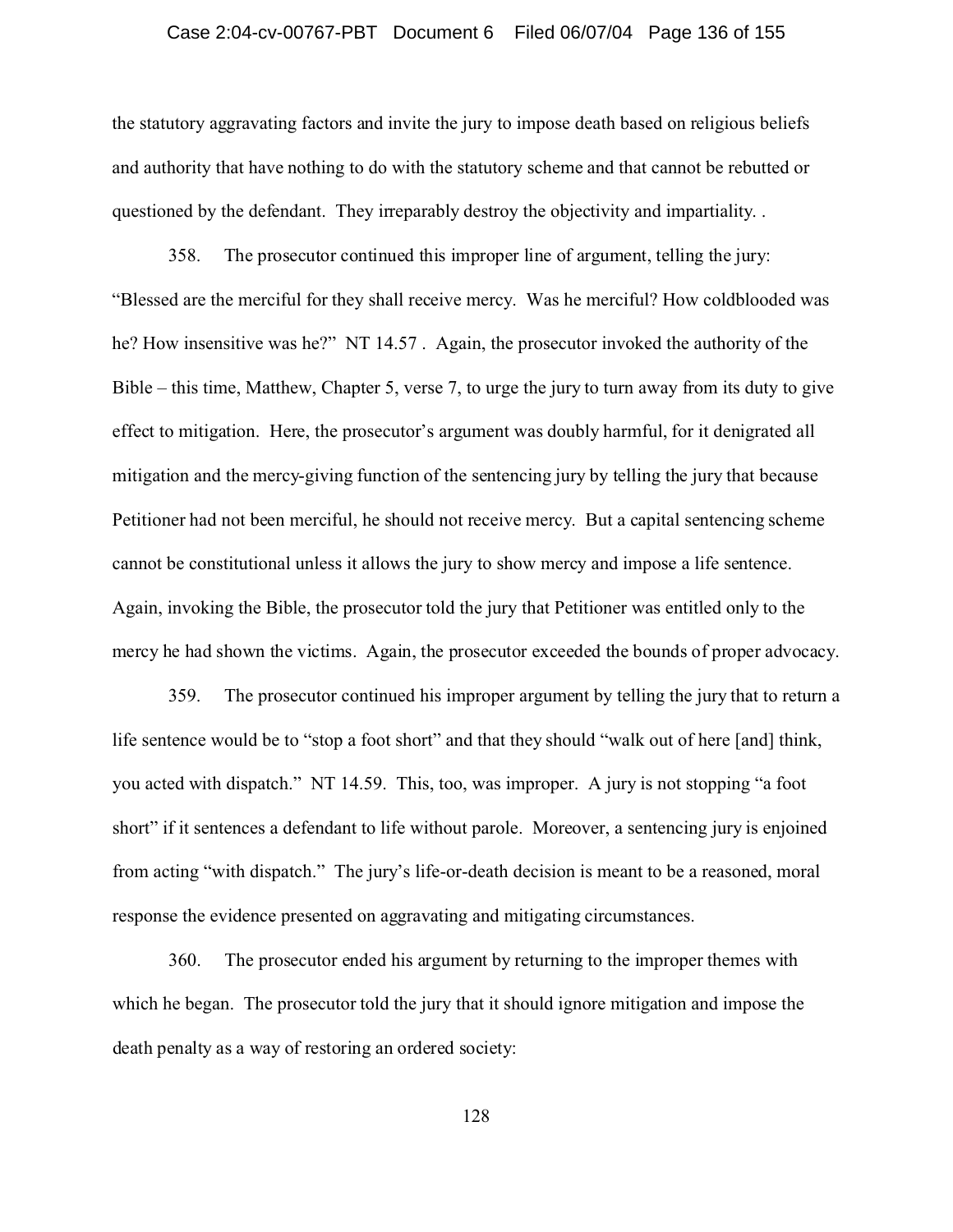do you think if you don't break the mold this time that it would go away?

That the streets and the people in the streets who think that it's easier to rip off than to earn, that the old-fashioned way of a day's work for a day's pay- somewhere that got lost in the translation.

Somewhere the computers failed. Somewhere education failed. Somewhere humanity failed. Notwithstanding a caring mother and father or concerned mother and father, look what he did. Just look what he did.

NT 14.64.

361. The prosecutor's argument was improper for a number of reasons. First, the prosecutor again urged the jury to ignore Pennsylvania's statutory capital sentencing scheme and the Eighth Amendment, which required that the sentencer treat Petitioner as a unique individual, and, instead, impose the death penalty without any regard for the "diverse frailties of humankind." He told the jury in effect to sentence Petitioner as a representative of all the ills of society (those who think "it's easier to rip off") rather than as a unique person, as the law demands.

362. The prosecutor then did an extraordinary thing: he told the jury to disregard "a caring mother and father." Id. Under ordinary circumstances, this would be an instruction to disregard mitigation. In Petitioner's case, it was an appeal to non-existent, extra-record evidence. As discussed infra, counsel failed to present any evidence whatsoever about Petitioner's family. Had he conducted proper investigation, he would have been able to inform the jury that Petitioner's childhood reflected anything but care and concern. The prosecutor thus invented evidence suggesting to the jury that Petitioner had come to this situation on his own, despite all the support of "computers," "education," "humanity," and "a caring mother and father." This argument is improper for all of the reasons described above, and additionally fails because it is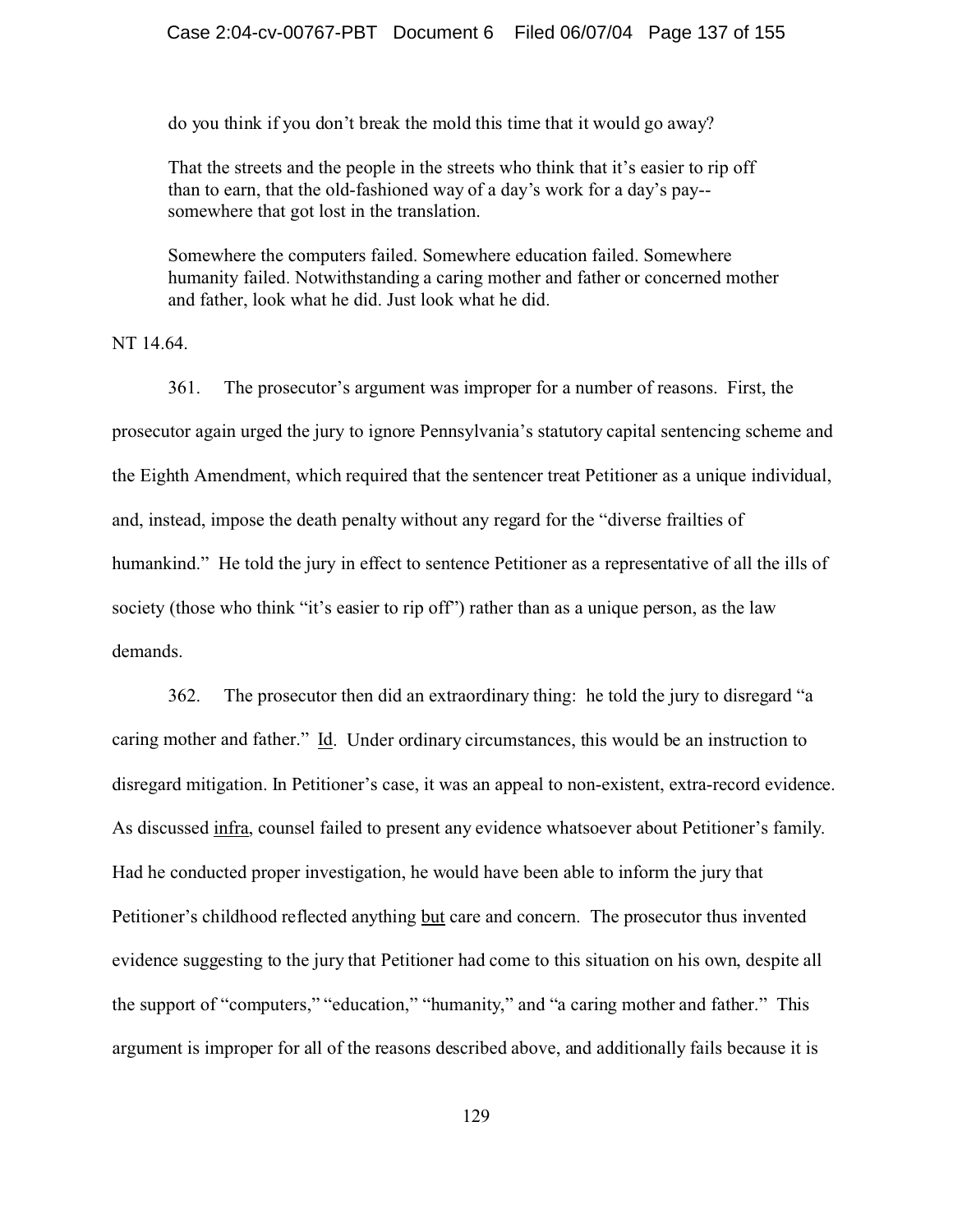#### Case 2:04-cv-00767-PBT Document 6 Filed 06/07/04 Page 138 of 155

false. It was an improper attack on the legislature's carefully crafted structure of aggravating and mitigating circumstances, on the Constitution's requirement that the jury consider and give full effect to mitigation, and it put Petitioner in jeopardy for evidence he had no opportunity to rebut or deny.

363. A sentence of death cannot stand when it results from prosecutorial comments which may mislead the jury into imposing the sentence for irrelevant or impermissible reasons. The prosecutor led the jury far away from its proper focus on aggravating and mitigating circumstances; he urged the jury to impose death as part of a generalized war on crime and as a retaliatory message to society and to Petitioner's counsel; he injected improper, inflammatory and non-narrowing non-statutory aggravating circumstances into the jury's consideration; he turned the courtroom into an ecclesiastical forum by twice urging the jury to rely on Biblical authority; he told the jury to ignore the mitigation that should have been at the center of its concern; and he portrayed the statutory and constitutional requirements of Pennsylvania's capital sentencing scheme as the outdated relics of a discredited liberal era that should be scrapped now that the "great society is dead." The cumulative effect of the pronounced and persistent misconduct in this case was to deprive Petitioner of his fundamental right to a fair sentencing proceeding, in violation of due process and the prohibition against cruel and unusual punishments.

364. Again, trial counsel, who had had his own remark called unethical by the court, and who had made his own outrageously inappropriate, irrelevant, and ineffectual argument, allowed the prosecutor to proceed without objection, and without any attempt at curative instruction. He was grossly ineffective for his acceptance of the kind of argument that the

130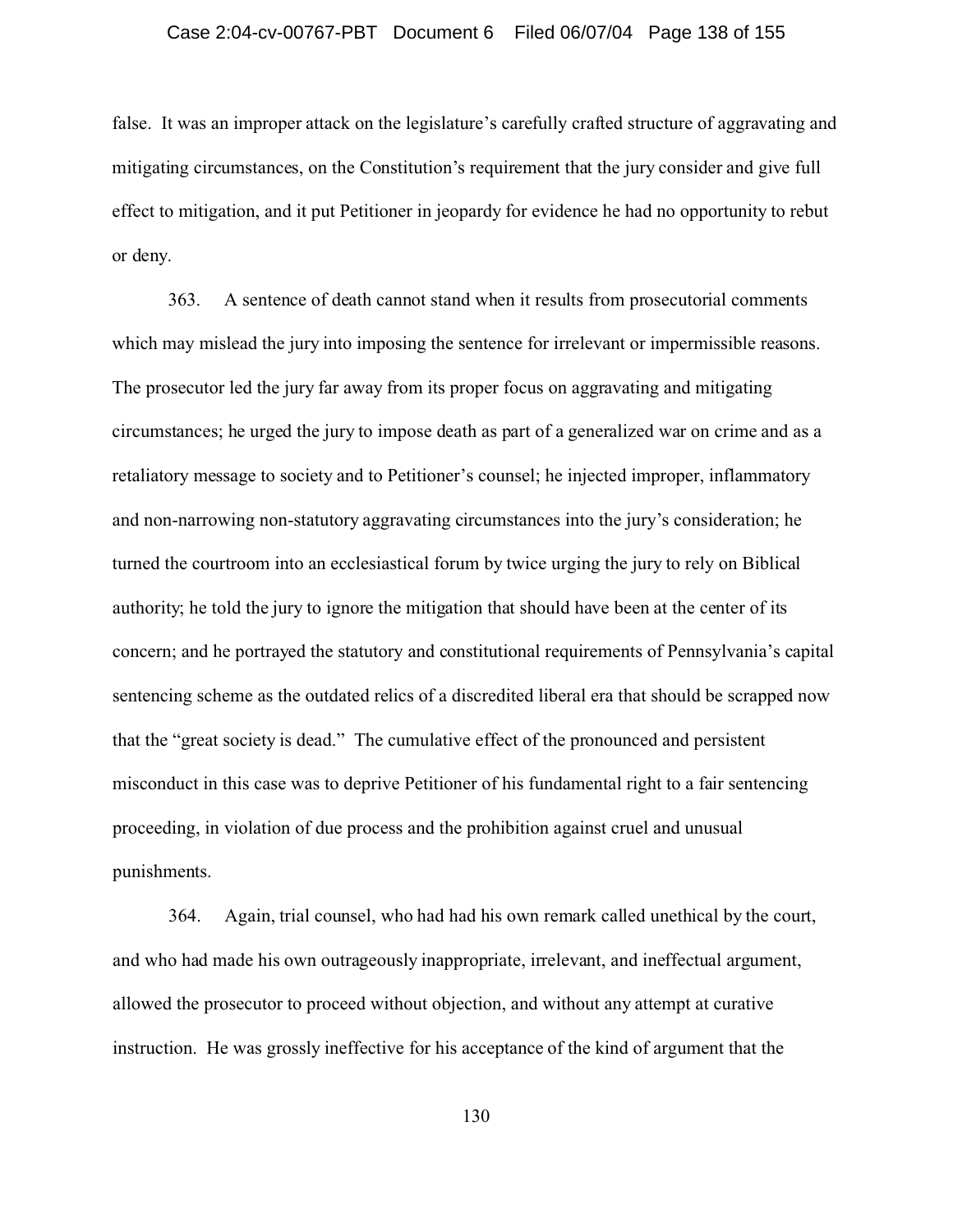#### Case 2:04-cv-00767-PBT Document 6 Filed 06/07/04 Page 139 of 155

prosecutor was making. The trial court, too, did not correct the prosecutor's improper argument or admonish the prosecutor in any way for his grossly improper and misleading statements. The court thus gave the statements its imprimatur. Thus, the state has violated the defendant's eighth amendment rights because the court has given the state's imprimatur to those comments.

365. These errors violated Petitioner's rights under the Fifth, Sixth, Eighth and Fourteenth Amendments to the United States Constitution and the corresponding provisions of the Pennsylvania Constitution.

#### **F. Conclusion.**

Defense ineffectiveness in failing to object to any of these comments, and the court's failure to intervene and stop them, left the jury free to be swayed by the prosecutor's improprieties. These errors, combined with all of the prosecutor's misdeeds, violated Petitioner's rights under the Sixth, Eighth and Fourteenth Amendments to the United States Constitution.

## **Claim XVI. PETITIONER'S DEATH SENTENCE MUST BE VACATED BECAUSE THE ARBITRARY "PROPORTIONALITY REVIEW" PERFORMED BY THE PENNSYLVANIA SUPREME COURT VIOLATED HIS RIGHT TO DUE PROCESS AND DENIED HIM THE MEANINGFUL APPELLATE REVIEW OF DEATH PENALTY CASES CONSTITUTIONALLY MANDATED BY THE EIGHTH AMENDMENT.**

366. Petitioner's sentencing jury found two aggravating circumstances and no mitigating circumstances. On direct appeal, the Supreme Court of Pennsylvania found that the trial court "err[ed] in the manner in which it charged the jury as to [aggravating circumstance (d)(7)(grave risk of death to others)]" Stokes – I, at 713. As such, the jury's finding of (d)(7) was stricken. The remaining aggravating circumstance was  $(d)(6)$ (the defendant committed a killing while in the perpetration of a felony), as to each information charged. Then, in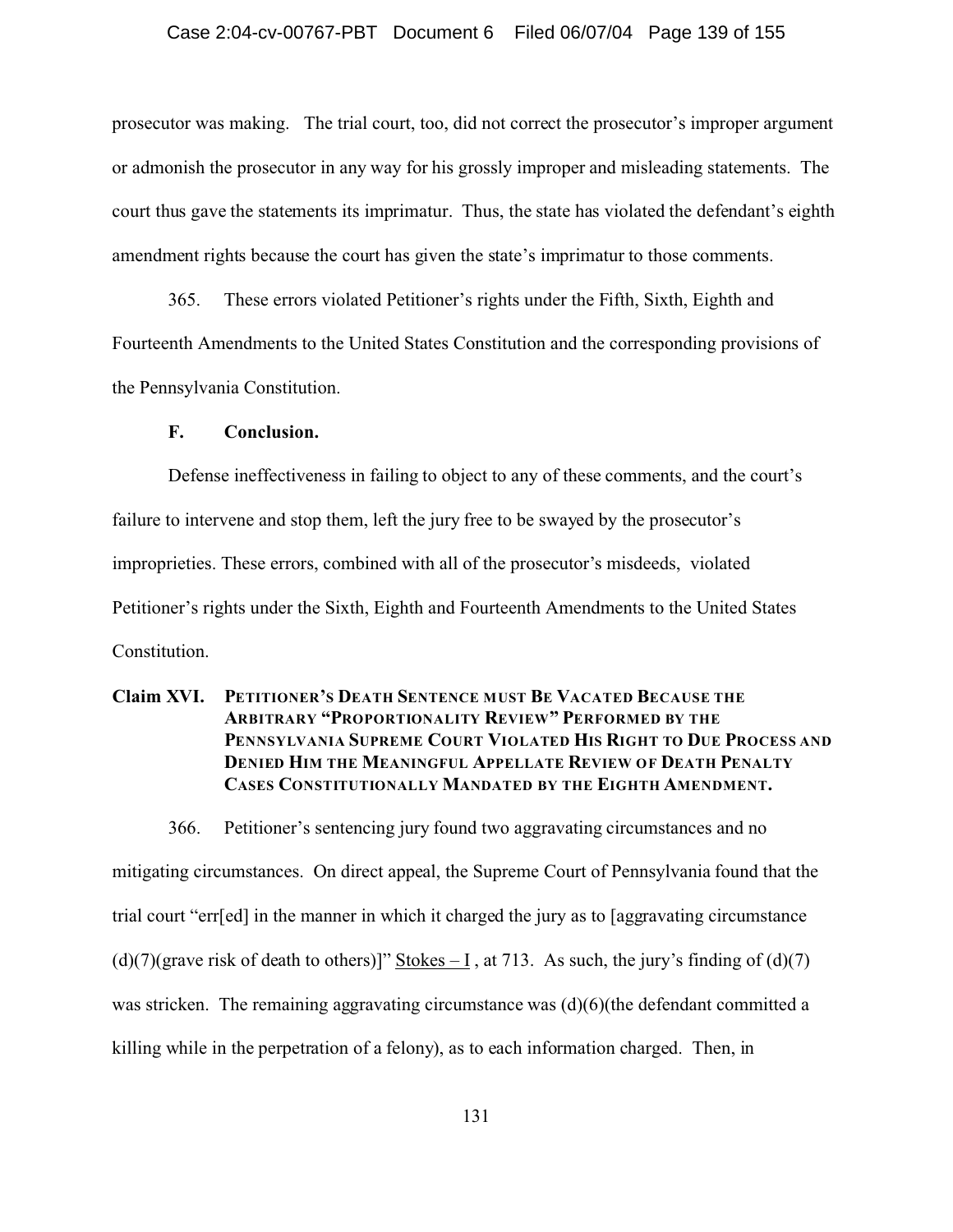#### Case 2:04-cv-00767-PBT Document 6 Filed 06/07/04 Page 140 of 155

compliance with its duty to perform statutory proportionality review, the Court found that Petitioner's sentence of death was neither excessive nor disproportional "...when compared to the sentences imposed in similar cases." Id at 715.

367. In reaching its conclusion regarding proportionality review, the Court relied a database maintained by the Administrative Office of Pennsylvania Courts (AOPC) in order to have and utilize a basis for comparing "similar cases." The AOPC database, however, is fundamentally flawed and inaccurate; as a consequence, the Court's conclusion rested upon unreliable and faulty information and Petitioner's sentence cannot stand. Petitioner's death sentence must be vacated because the Pennsylvania Supreme Court failed to provide him the meaningful proportionality review statutorily mandated by 42 Pa.C.S. 9711(h)(3)(iii), in violation of his federal constitutional rights to due process and to meaningful appellate review of capital cases.

368. The Pennsylvania Supreme Court has explained statutory proportionality review requires an independent evaluation of all cases of murder of the first degree convictions which were prosecuted or could have been prosecuted since the reinstatement of the death penalty in 1978. In order to facilitate this review that Court ordered the President Judge of each county to supply to the AOPC information pertaining to each such conviction and imposed a continuing obligation on the President Judges to update the AOPC with data pertaining to future cases. This information included the facts and circumstances of the crimes, the aggravating and mitigating circumstances arguably presented by the evidence, the gender and race of the defendant and the victim, and other information pertaining to the conduct and prosecution of the case. The data was then compiled and monitored by the AOPC to insure that the body of similar cases is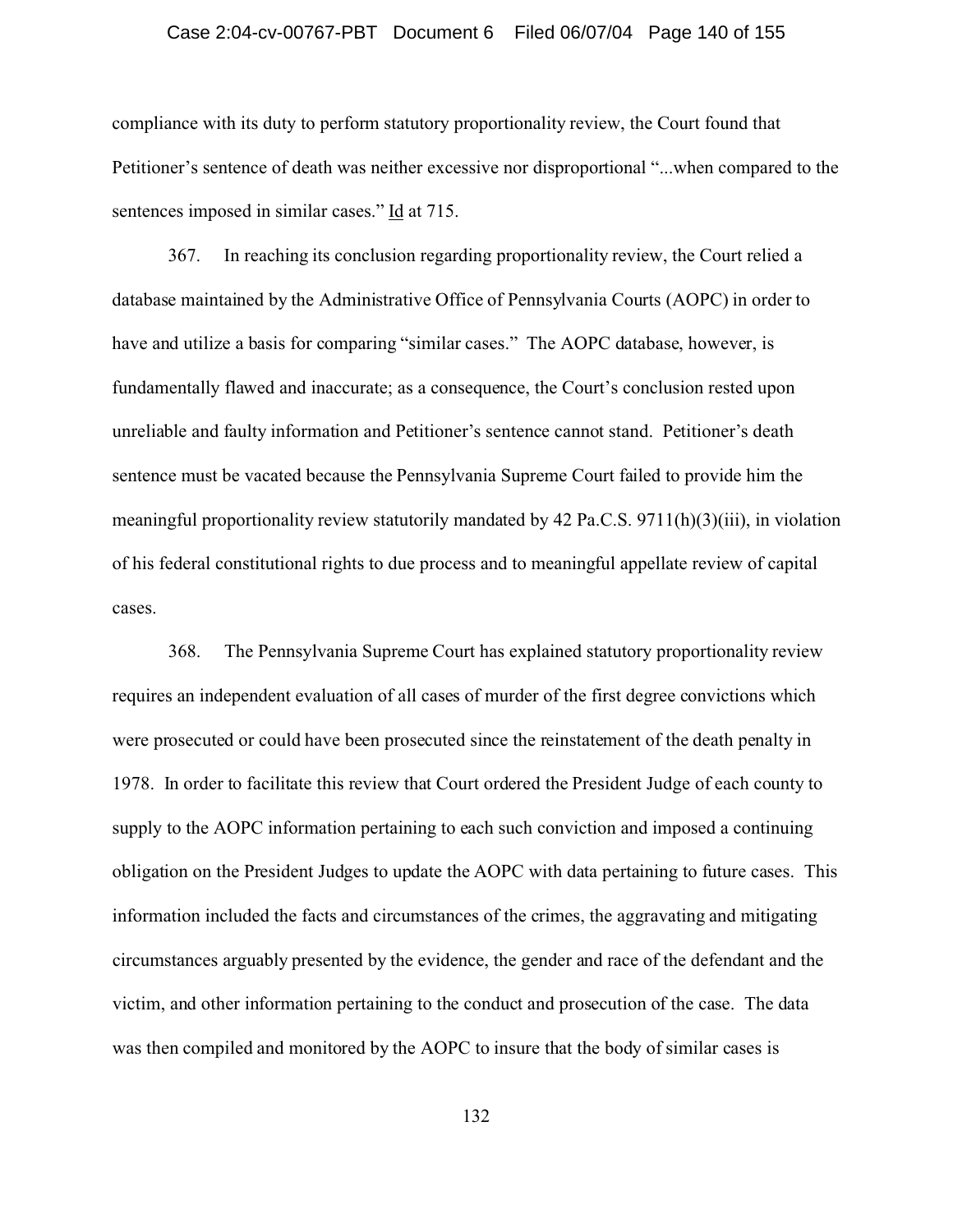complete.

369. Thus, the Pennsylvania Supreme Court had established two important criteria for determining comparison cases for the purposes of comparative proportionality review. First, the determination of "similar cases" must involve a factual comparison of the full range of aggravating and mitigating features of the defendant and the offense. Second, the cases against which a given death sentence is compared for proportionality must include the entire universe of Pennsylvania death-eligible cases, first-degree murder convictions that have resulted in life sentences as well as those resulting in death sentences.

370. By statutorily mandating proportionality review, Pennsylvania created a federal liberty interest in the performance of a rational proportionality review. In this case, Petitioner had a constitutionally protected interest in having the Pennsylvania Supreme Court review his case to determine that his death sentence was neither "excessive [n]or disproportionate to the penalty in imposed in similar cases." 42 Pa.C.S.9711(h)(3)(iii). Providing him a proportionality review that failed to meet the legitimate expectation that the Court can and will review all "similar cases" and that the Court can and will consider the mitigating information concerning the character and record of the defendant arbitrarily violates his due process rights.

371. Testimony in the matter of Commonwealth v. Terry, No. 1563-79, (Mtgy C.P.), from AOPC legal counsel, Zygmont Pines, and Professor Eugene Ericksen, shows that the database compiled by the AOPC and the raw data upon which it is based, cannot do what the Pennsylvania Supreme Court has requested be done by the AOPC with regard to proportionality

133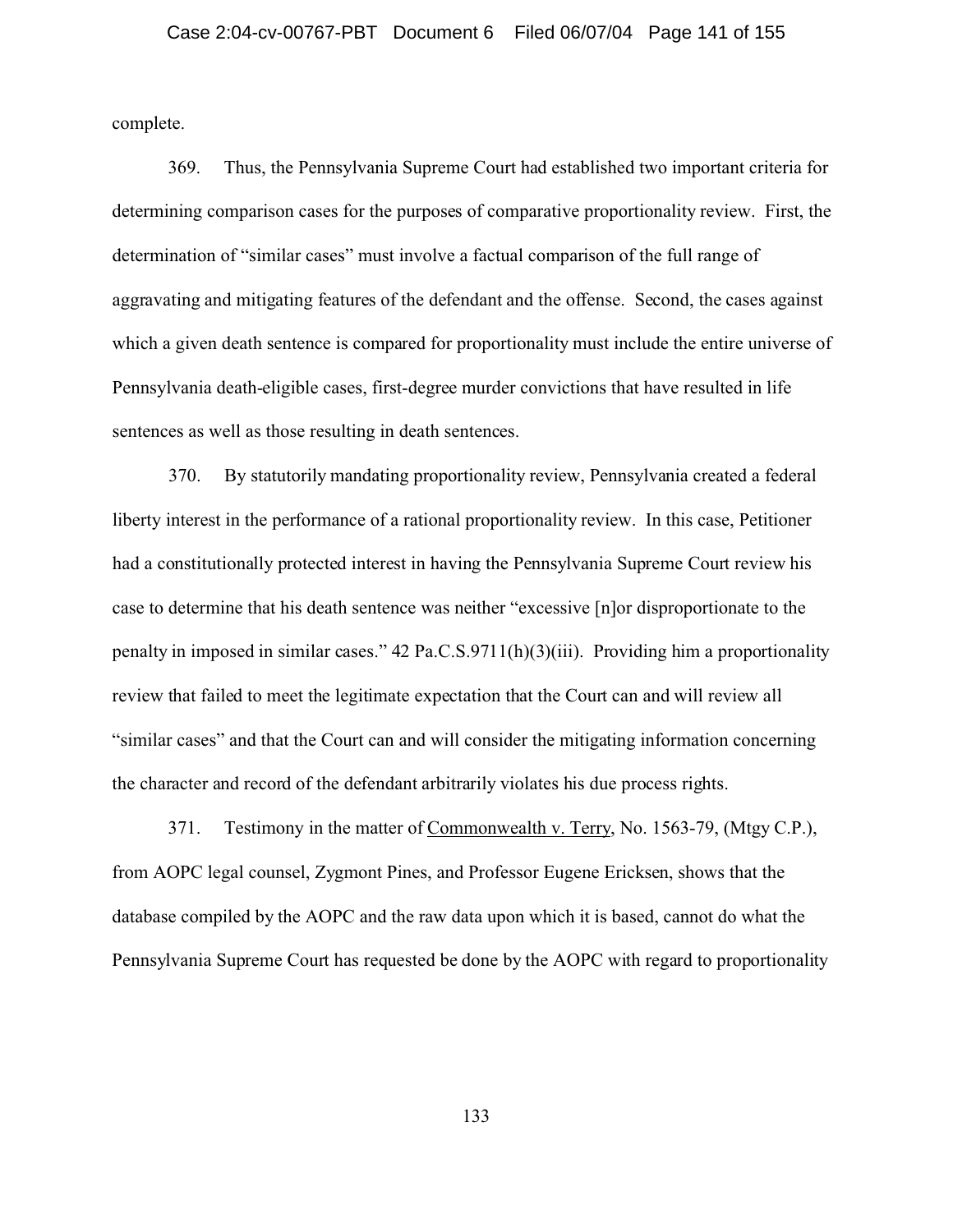review. The views of these two witness are summarized here:<sup>49</sup>

It is not possible to conduct a meaningful proportionality review under a statute such as Pennsylvania's, which conditions the sentencing of life or death upon what combination of aggravating and mitigating circumstances are found, if the data collection instrument does not collect, and the database cannot report, the mitigating circumstances found. (NT 2/21/96, 241-42.

The data collection instrument used by the AOPC to encode the information actually contained in the proportionality review database does not collect information on mitigating circumstances found. Moreover, Zygmont Pines, admitted that the AOPC could not provide the Pennsylvania Supreme Court with information on mitigation found in capital cases and that the AOPC could not provide any comparison of capital cases based upon mitigation actually found by the capital sentencer. (NT 2/21/96, 185-86).

Instead of collecting and recording "mitigating circumstances found," the AOPC database collects and records "mitigating circumstances presented." (NT 2/21/96, 186).

In Dr. Ericksen's uncontested expert opinion, there is nothing in the AOPC database that "could meaningfully substitute for [the] missing information" on mitigation found. (NT 2/21/96, 240). Based upon his previous review of the database, "there was no [statistical] relationship between the number of mitigating circumstances presented and the likelihood of a death sentence," and any proportionality review based upon a comparison of "mitigation presented" would be "statistically irrelevant." (NT 2/21/96, 241-42).

Even if "mitigation presented" had any statistical relevance, Mr. Pines acknowledged that the AOPC database provides no meaningful basis to do "any kind of qualitative review" (NT 2/21/96, 198). The AOPC cannot ascertain the strength of mitigating evidence presented in a case (id.), nor does anything in the database permit the AOPC to identify, select out, or compare between specific types of mitigating evidence presented under 42 Pa.C.S. § 9711(e)(8). (NT 2/21/96, 243-49).

Consequently, the AOPC could not provide to the Supreme Court in this case any set of comparison cases based upon specific mitigating information, so that the Court could conduct any meaningful comparison of these cases or to permit the Court to conduct any qualitative analysis of whether the death penalty was disproportionate in a particular case.

<sup>49</sup>A copy of the testimony of Mr. Pines and Professor Ericksen is included in *Petitioner's Appendix*, and was proffered to the state trial and appellate court. Dr. Ericksen is a professor of sociology and statistics at Temple University. He is experienced in the design and evaluation of survey instruments and databases and has worked as a consultant to the United States Department of Commerce with regard to the 1990 census. He has testified as an expert in statistics and survey designs before courts and legislative bodies (NT 2/20/96, 232-237).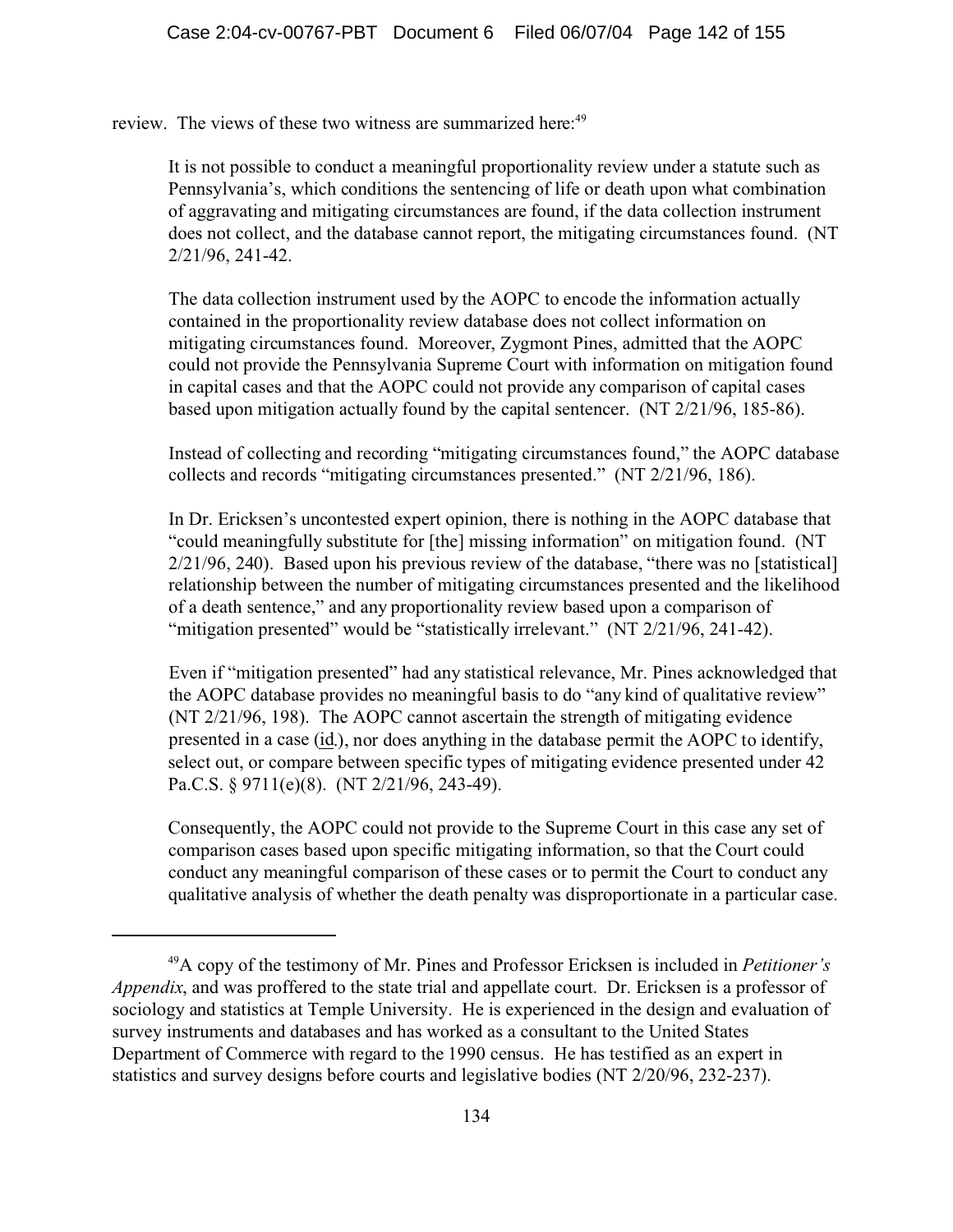Even if one attempted to do merely a quantitative comparison of mitigating evidence, flaws in the data collection process systemically undercount mitigation in cases in which evidence of multiple types of constitutionally recognized mitigating circumstances had been presented under 42 Pa.C.S. § 9711(e)(8). Neither a statistician nor the court would be able to identify from the database which cases were subject to such undercounting, and so a comparison of cases based upon the numerical figures provided in the portion of the database reporting "mitigation presented" under (e)(8) would not be meaningful. (NT 2/21/96, 250).

Additionally, the database does not indicate if or when aggravating evidence has been double-counted in a particular case and served as the basis for multiple aggravating circumstances found. (NT 2/21/96, 202-03).

Pa. R. Crim. P. 358(a), provides that when a jury is unable to reach a verdict during the sentencing stage of a capital trial, it does not complete a verdict slip and does not specify the aggravating and mitigating circumstances found. Consequently, relevant information on aggravating circumstances found is not recorded, and an entire class of cases in which the outcome was "life" is unavailable for meaningful comparison. The proportion of factually comparable death cases available for comparison in the database is artificially higher as a result. Moreover, this produces a corresponding skewing towards death of any proportionality review based upon a comparison from which these cases are omitted. (NT 2/21/96, 189-92, 251-53).

In guilty plea cases resulting in a sentence of life, no sentencing hearing is held and no aggravating or mitigating circumstances are presented. The AOPC makes no effort to find out what mitigation the defense could have presented, and this information is unavailable in the database. As with hung jury cases, this removes an entire class of "life" cases from the proportionality review, artificially increasing the proportion of death sentences available for comparison purposes, and skewing the resulting proportionality review towards death. (NT 2/21/96, 227-28, 254).

These data collection errors are exacerbated by data entry errors that undermine the reliability of the proportionality database. For example, Dr. Ericksen testified that the database contains "a large number of cases [124] where the death penalty was not sought, but there were aggravating circumstances found and/or mitigating circumstances presented." (NT 2/21/96, 250-51, 261). The database contains cases in which aggravating circumstances were found and no mitigators and a life sentence was imposed. (NT 2/21/96, 261). As of June 1994, the database contained 77 entries purportedly from cases in which no aggravation was presented, yet a death verdict was returned. The database also contained 19 entries purportedly from cases in which no evidence of aggravation was ever presented and yet the verdict was death. (NT 2/21/96, 208-09, 220- 21). Every one of these outcomes is a statutory impossibility.

Dr. Ericksen testified that the presence of these many obvious and important errors in the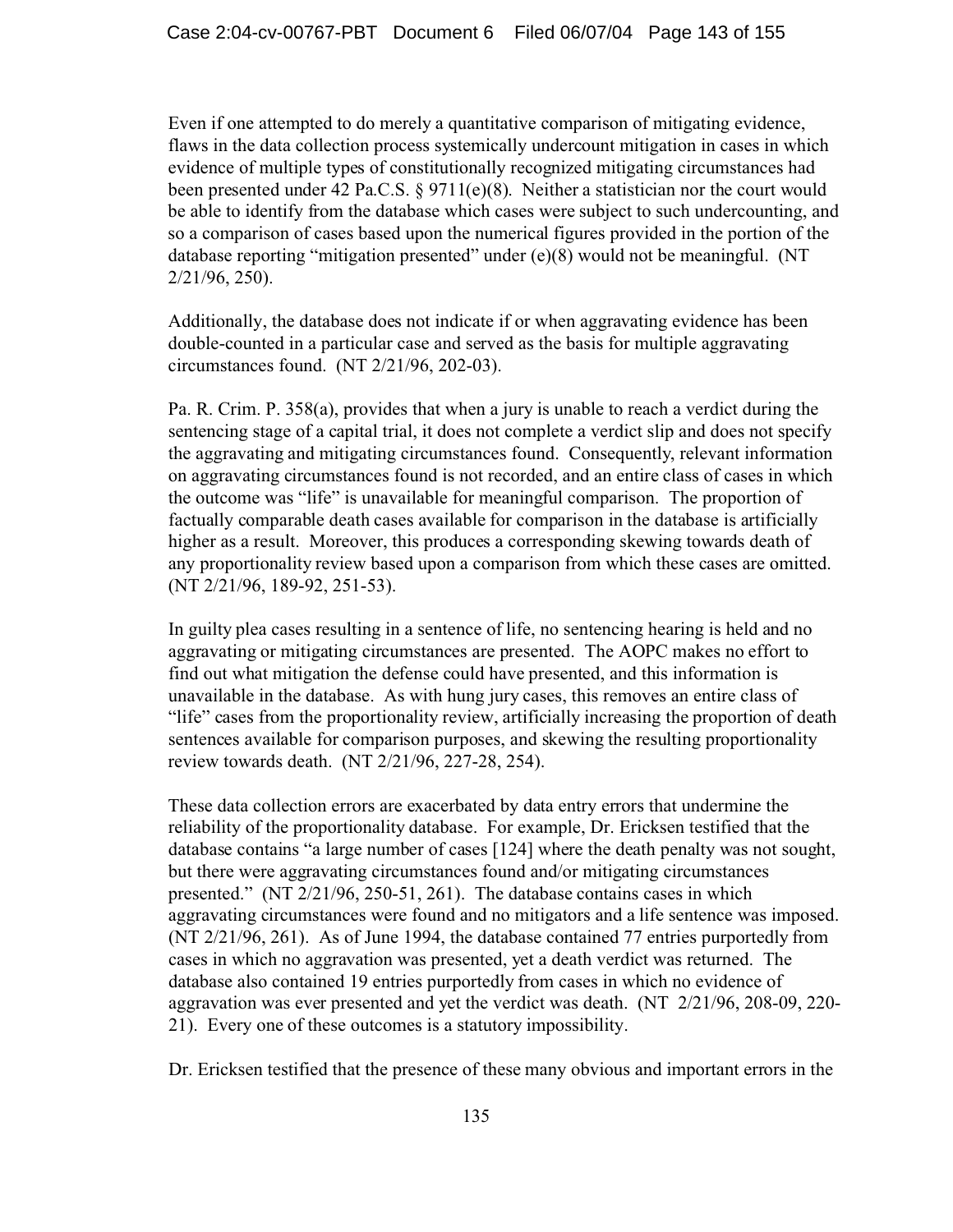database ("to me, it could very well be the tip of the iceberg") undermined his confidence as a statistician in the accuracy of the rest of the database. At a minimum, he said, these errors "make your [proportionality] review uncertain." (NT 2/21/96, 259-62). Even assuming that these are the only errors, approximately 220 major errors in a database of approximately 3,000 entries represents a known-error rate in excess of 7.3%.

Given this combination of case-specific, data collection, and data entry problems with the AOPC database, it was Dr. Ericksen's conclusion that "based on the information provided in the database, the Supreme Court could not conduct a meaningful proportionality review if they relied upon this data base." (NT  $2/21/96$ ,  $262$ ).<sup>50</sup>

372. Neither did Petitioner have notice or the opportunity to meaningfully participate in what amounted to appellate fact finding. That is to say that the Court had to 1) determine what the Court would regard as a "similar case" and 2) whether the sentence in this case was disproportionate. Thus, the Court's proportionality review in this case was based on facts which Petitioner had no opportunity to deny or explain, in violation of the Fourteenth Amendment.

373. For the reasons described above, the proportionality review actually provided to

Petitioner by the Pennsylvania Supreme Court arbitrarily denied him the proportionality review

mandated under Pennsylvania law and denied his right to due process of law under the

Fourteenth Amendment to the U.S. Constitution and Article I, Section 9 of the Pennsylvania

Constitution.

## **CLAIM XVII. PETITIONER'S DEATH SENTENCE MUST BE OVERTURNED BECAUSE THE TRIAL COURT FAILED TO INSTRUCT THE JURY THAT ITS LIFE-SENTENCING OPTION WAS STATUTORILY DEFINED AS LIFE WITHOUT POSSIBILITY OF PAROLE.**

374. Under Pennsylvania law, a defendant convicted of first degree murder must be sentenced either to death or to life imprisonment, and such a sentence is statutorily defined as life without possibility of parole.

<sup>50</sup>Copies of the transcript of this testimony is included in *Petitioner's Appendix*.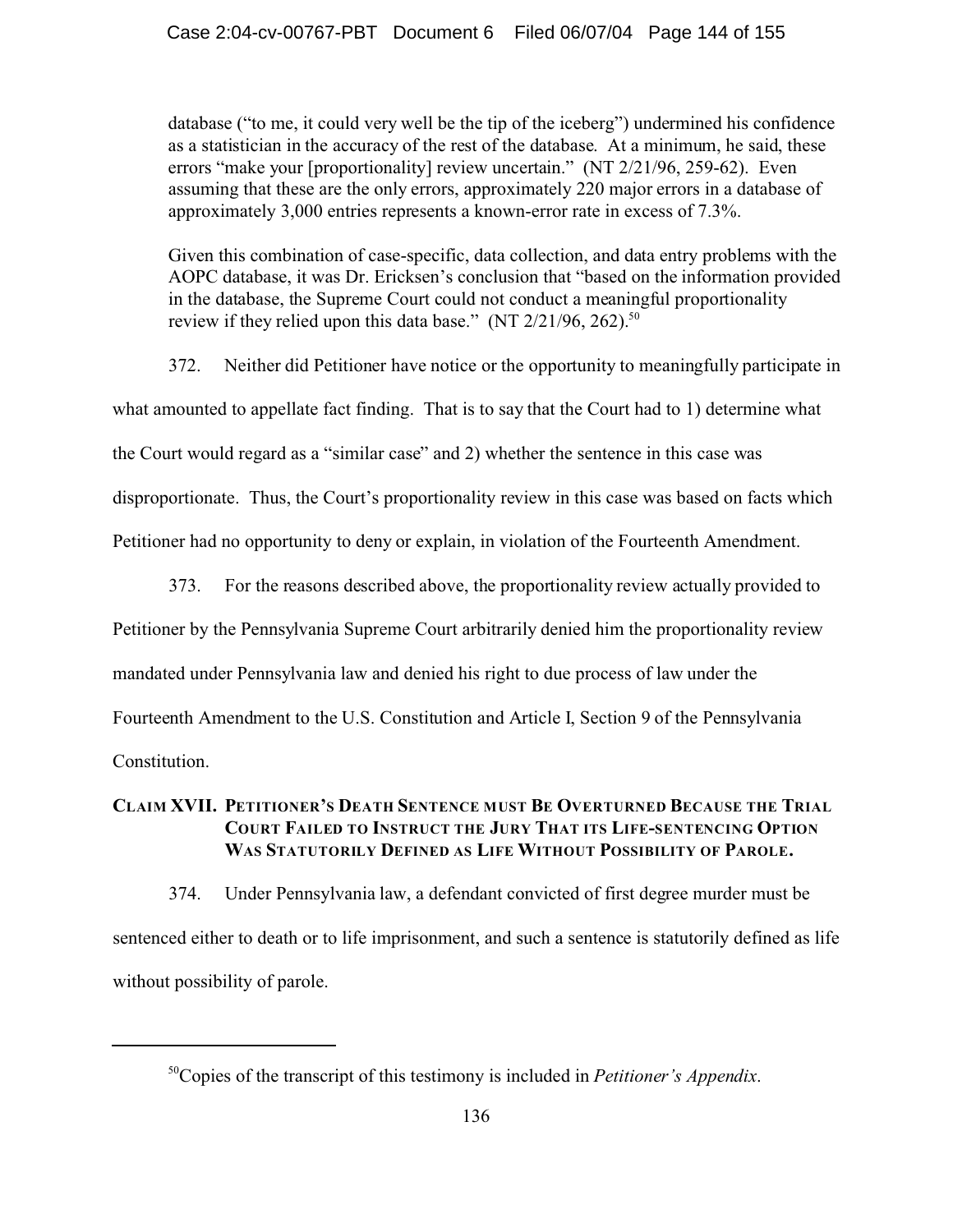### Case 2:04-cv-00767-PBT Document 6 Filed 06/07/04 Page 145 of 155

375. Petitioner's death sentence must be vacated because the jury that sentenced him to death was not instructed regarding Pennsylvania life without parole sentencing regimen. The trial court's failure to accurately instruct the jury of Petitioner's statutory ineligibility for parole violated the Sixth, Eighth, and Fourteenth Amendments of the United States Constitution; and United States human rights treaty obligations, customary international law, and peremptory international human rights norms, as binding on the Commonwealth of Pennsylvania through

Article VI of the United States Constitution.

376. Petitioner presents below multiple grounds for relief arising out of the failure to

provide a life without parole instruction, each of which provides an independent basis for

overturning the death sentence imposed in this case. These include that:

the trial court's failure to provide a life without possibility of parole instruction after the issue of parole and future dangerousness had been injected into this case violated due process;

the trial court's failure to provide a life without possibility of parole instruction violated due process, whether or not the issue of future dangerousness had been injected into the case because

there is a reasonable probability that the resulting death sentence was imposed by a sentencer acting under a material misapprehension of law or fact relating to the sentencing decision;

the absence of the instruction violated Petitioner's life and liberty interest in a jury sentence based upon the statute to which he was entitled under state law;

it resulted in a death sentence on the basis of information concerning parole eligibility that Petitioner had no opportunity to deny or explain;

the trial court's failure to provide a life without possibility of parole instruction violated the Eighth Amendment because

it presented the jury with a false choice of sentencing options, denied Petitioner the heightened procedural safeguards required in capital cases, and produced an arbitrary and capricious sentence in violation of the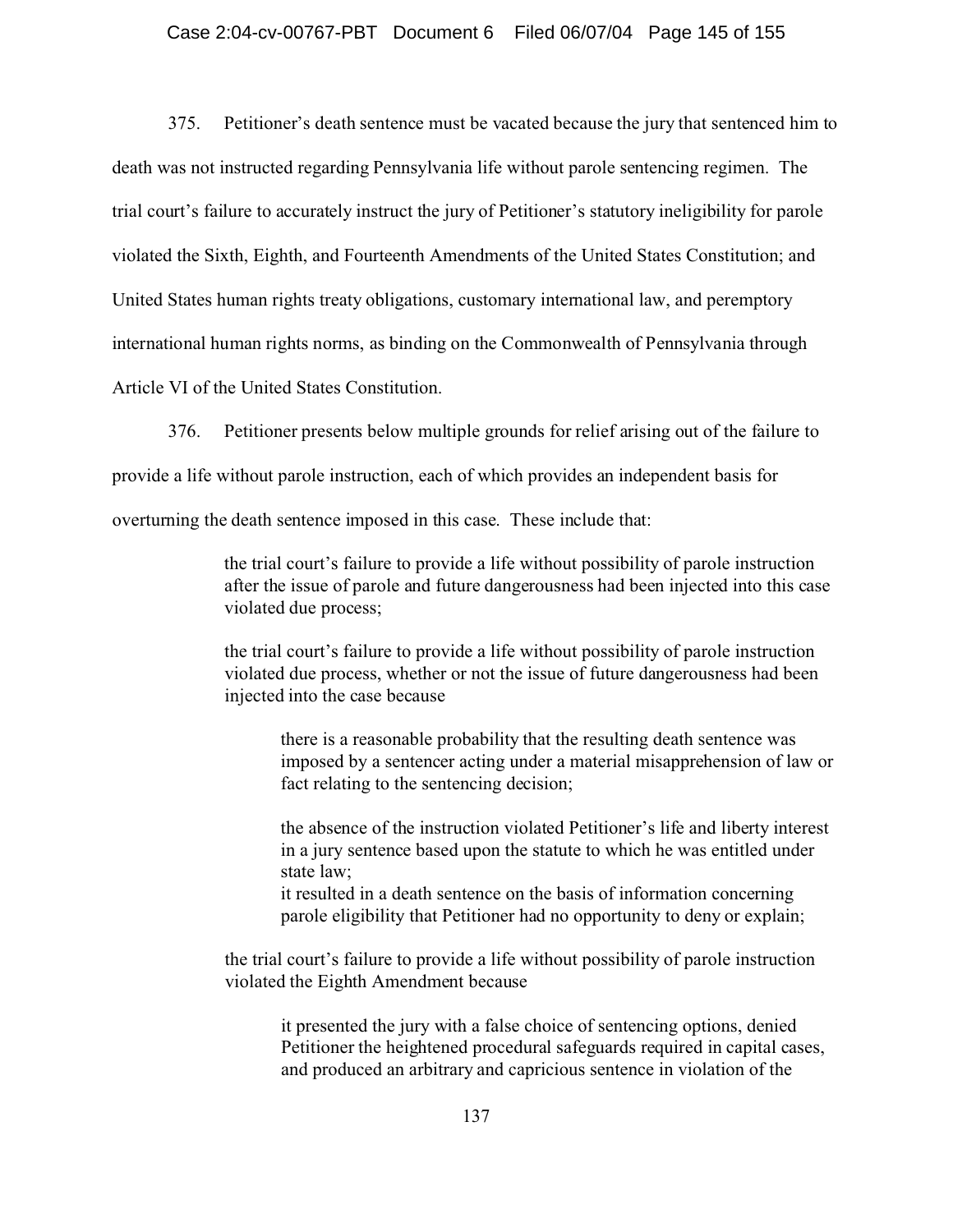Eighth Amendment's requirement of truth in capital sentencing;

 it prevented the jury from considering relevant mitigating evidence that Petitioner did not pose a significant future danger to society;

it prevented the jury from considering and giving full effect to other relevant mitigating evidence that was present in this case;

the absence of the instruction offends the evolving standards of decency that underlie the Eighth Amendment;

the absence of a life without parole instruction resulted in a capital sentencing hearing in front of a jury uncommonly willing to condemn Petitioner to die, in violation of his Sixth Amendment right to an impartial jury; and

the absence of a life without parole instruction violated Pennsylvania's and the United States' obligations and international human rights treaties, customary international law, and peremptory norms of international human rights law.

the absence of a life without parole instruction also violated the Eighth Amendment's prohibition on cruel and unusual punishment inasmuch as 26 of 28 states that have life without parole for homicide instruct capital jurors that life means life; thus this instruction is required because of the evolving standards of decency.

377. In addition, trial counsel was ineffective for failing to request a life without parole

instruction and to object to the trial court's failure to independently provide a sentencing

instruction that the jury's life sentencing option was statutorily defined as life without possibility

of parole.

378. The Commonwealth violated its due process obligation to disclose information

that was exculpatory at sentencing when it failed to produce to the defense evidence that no

person who has been capitally prosecuted and later was convicted or pled guilty to first degree

murder under Pennsylvania's death penalty statute has ever become eligible for parole.

Alternatively, trial counsel was ineffective in failing to investigate and present this evidence in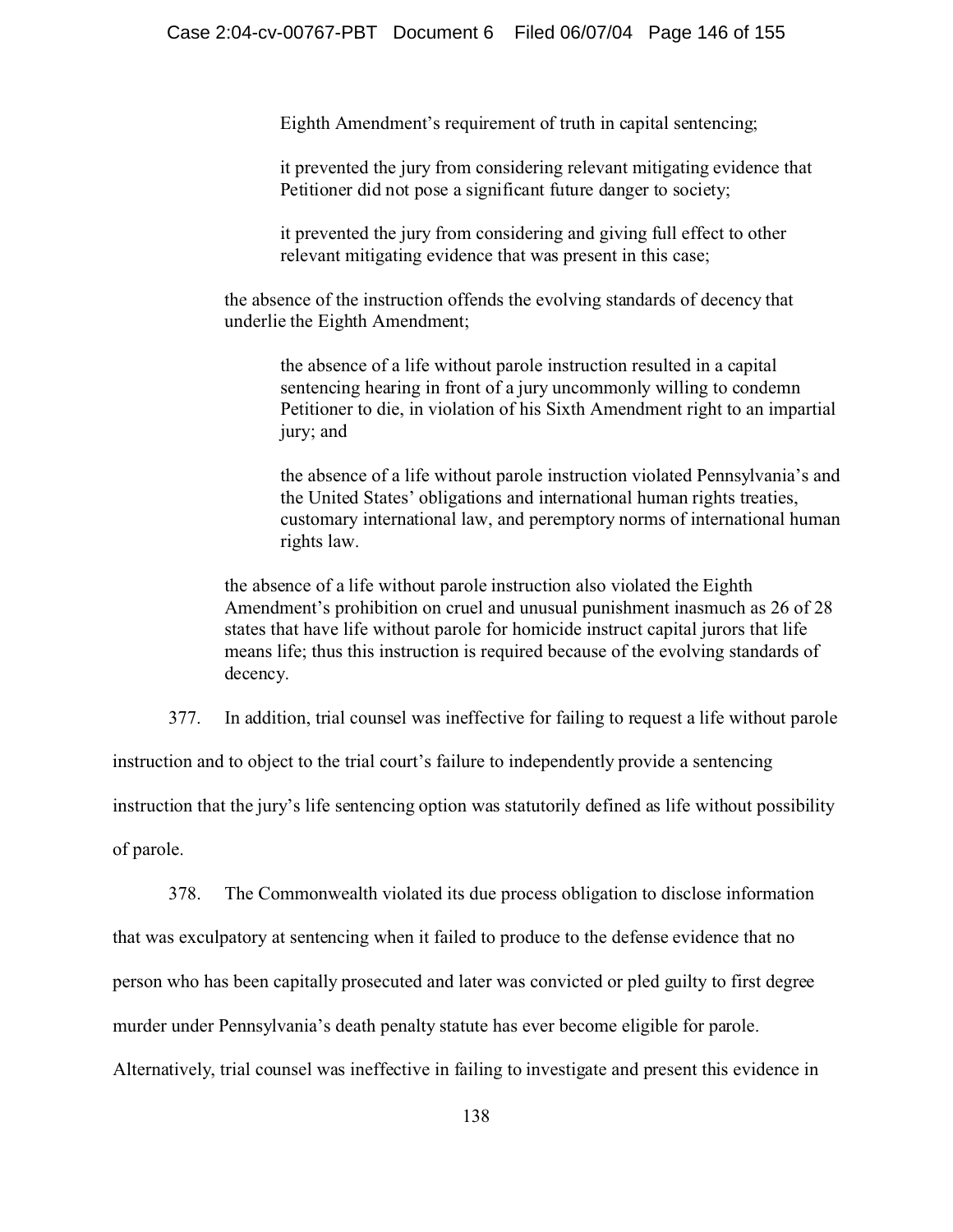### Case 2:04-cv-00767-PBT Document 6 Filed 06/07/04 Page 147 of 155

support of the defense's argument that by the jury's guilt-phase verdict, Petitioner would spend the rest of his life in prison.

379. All of these issues are of arguable merit, and trial counsel's failure to present them was constitutionally deficient and prejudicial. Counsel also was ineffective in failing to raise these issues on their merits on direct appeal, which under the relaxed waiver rule would have permitted their consideration for the first time at that stage of Petitioner's case.<sup>51</sup> Counsel's ineffectiveness violated the Sixth and Fourteenth Amendments; Article I, Section 9 of the Pennsylvania Constitution; and United States human rights treaty obligations, customary international law, and peremptory international human rights norms, as binding on the Commonwealth of Pennsylvania through Article VI of the United States Constitution.

## **CLAIM XVIII. THE TRIAL COURT'S PENALTY PHASE INSTRUCTION ON THE "AGE" MITIGATING CIRCUMSTANCE VIOLATED THE EIGHTH AMENDMENT. COUNSEL WERE INEFFECTIVE FOR FAILING TO OBJECT OR RAISE THIS CLAIM ON DIRECT APPEAL.**

380. Trial counsel presented Petitioner's age of 19 at the time of the offense as a

mitigating circumstance. Accordingly, the trial court instructed the jury on this circumstance:

There is very little law covering what is meant by the age of the defendant as defined to be a mitigating circumstance under pertinent legislation.

We revert to the provisions of the Statutory Construction Act which says that words used in a Statute shall be given their common, ordinary, everyday meaning, and I think you should, in defining what is meant by age of the defendant at the time of the commission of the offense, think of these kinds of questions in your mind.

Was the defendant of such an age as to exercise his own discretion or independent judgment? Did the defendant have enough maturity as the average person to make proper decisions for himself.

<sup>&</sup>lt;sup>51</sup>Because trial and appellate counsel were the same, counsel was not required on appeal to raise the issue of his own ineffectiveness at trial.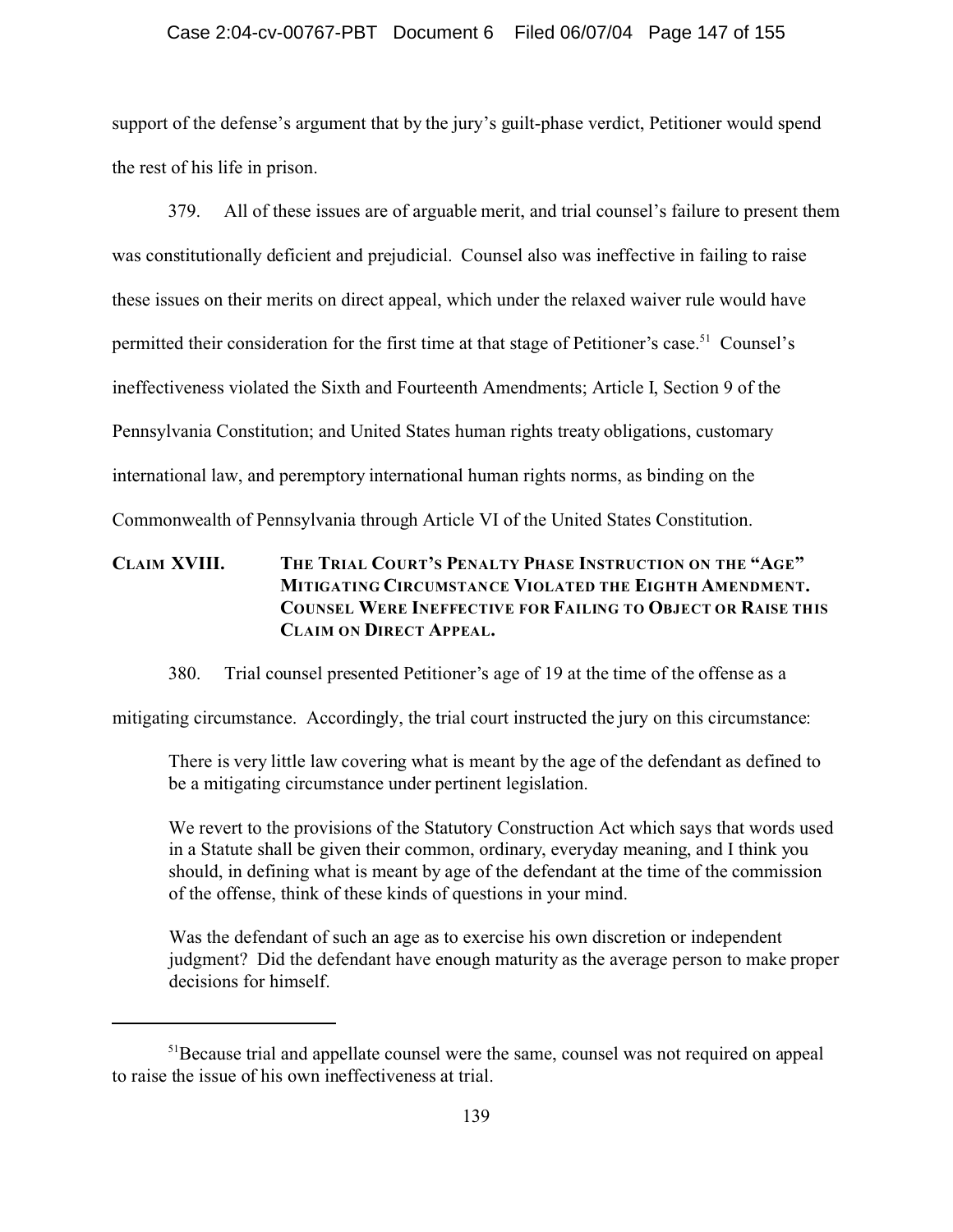Think about matters of common knowledge. You can vote at eighteen. You can drive a car at sixteen years of age. You can drink at twenty-one.

Was the defendant of such an age as to be able to make a proper decision for himself?

In sum, ask yourselves in effect the question: Was the defendant of such an age, wisdom, and maturity to be able to make a decision in matters of importance to himself.

(NT 14.88-89).

381. This instruction eviscerated the Eighth Amendment meaning of the mitigating circumstance of youth. The court's focus on deliberation, "proper decision making," and such measures of society's gross judgments regarding age (e.g. driving age, voting age, etc.), misstated the seminal point of capital mitigation: that the jury must make an individualized capital sentencing determination.

382. Trial, post-verdict and appellate counsel were ineffective for failing to object or raise this claim on direct appeal.

### **CLAIM XIX. PETITIONER IS ENTITLED TO RELIEF FROM HIS SENTENCE OF DEATH BECAUSE THE PENALTY PHASE JURY INSTRUCTIONS INDICATED THAT THE JURY UNANIMOUSLY HAD TO FIND ANY MITIGATING CIRCUMSTANCE BEFORE IT COULD GIVE EFFECT TO THAT CIRCUMSTANCE IN ITS SENTENCING DECISION.**

383. In a capital case, the sentencer may not be precluded from considering and giving full effect to any mitigating aspect of the defendant's character or record, or the circumstances of the offense. This clear and fundamental principle of Eighth Amendment jurisprudence was violated at Mr. Stokes' trial. The trial court failed to advise the jury that any juror who individually found a mitigating circumstance could weigh that circumstance against the aggravating circumstances unanimously found, even if there was not unanimity as to the existence of that mitigating circumstance. Instead, the penalty phase jury instructions led the jury to believe incorrectly that it had to be unanimous in finding any mitigating circumstance before it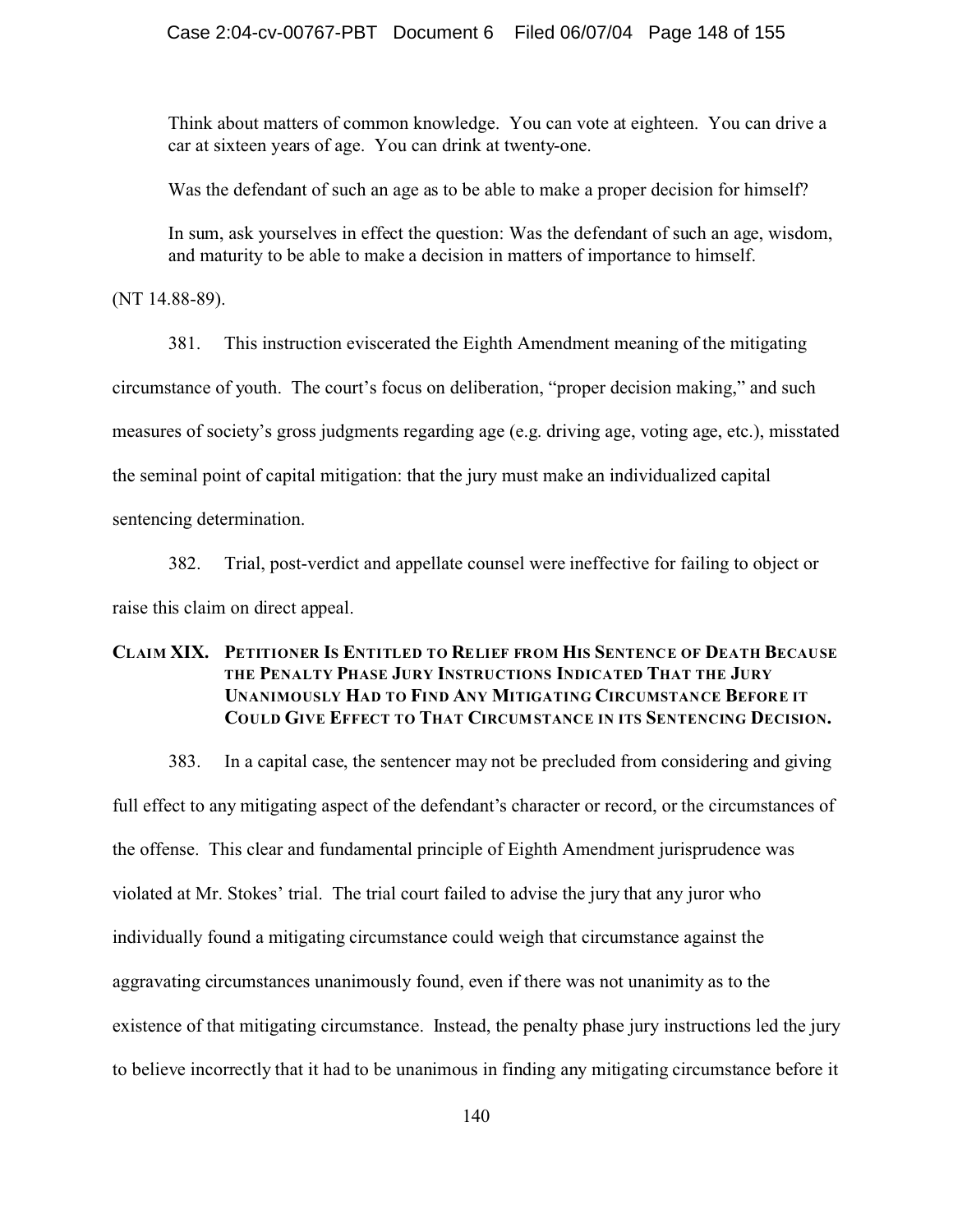could give effect to that mitigating circumstance in its sentencing determination.<sup>52</sup> The jury instructions thus created a barrier to the sentencer's consideration of all mitigating evidence and violated Petitioner's Eighth and Fourteenth Amendment rights.

384. Throughout the trial, the court's instructions repeatedly informed the jury that it

had to be unanimous in its finding of a mitigating circumstance before it could give it effect in its

sentencing decision. At all times, the judge spoke to the jury as a single, collective body, i.e.

"you." In its opening charge at the penalty phase, the trial court told the jury:

You will recall that at our last session of court you found the defendant guilty of three separate Counts of murder in the first degree, that there was a jury poll at the request of the defense Counsel.

The jury poll established that the verdicts were unanimous and voluntary on your parts. Your verdicts were thereafter recorded.

We are now going to hold a sentencing hearing during which Counsel may present additional evidence and arguments to you, and you will thereafter, following my instructions in areas pertinent to your penalty deliberations, decide whether the defendant is to be sentenced to death or life imprisonment.

There will be three separate verdicts or decisions to be reached by you. You will make the determination concerning the punishments, whether it be life imprisonment or death, on each of the separate verdicts you found guilty of murder in the first degree on each of the separate criminal Informations covering the killings of each of the three victims in this case … .

Whether you sentence the defendant to death or to life imprisonment as separate and distinct single individual verdicts on each of the criminal Informations in this case will be dependent upon what if any aggravating or mitigating circumstances you find are present in this case. …

 $52$ Pennsylvania Standard Criminal Jury Instruction 15.2502H(2) attempts to cure any problem in the instructions on aggravating and mitigating circumstances by specifically instructing the jury that "each of you is free to regard a particular mitigating circumstance as present despite what other jurors may believe." No such instruction, or similar instruction, was provided to the jury in the present case.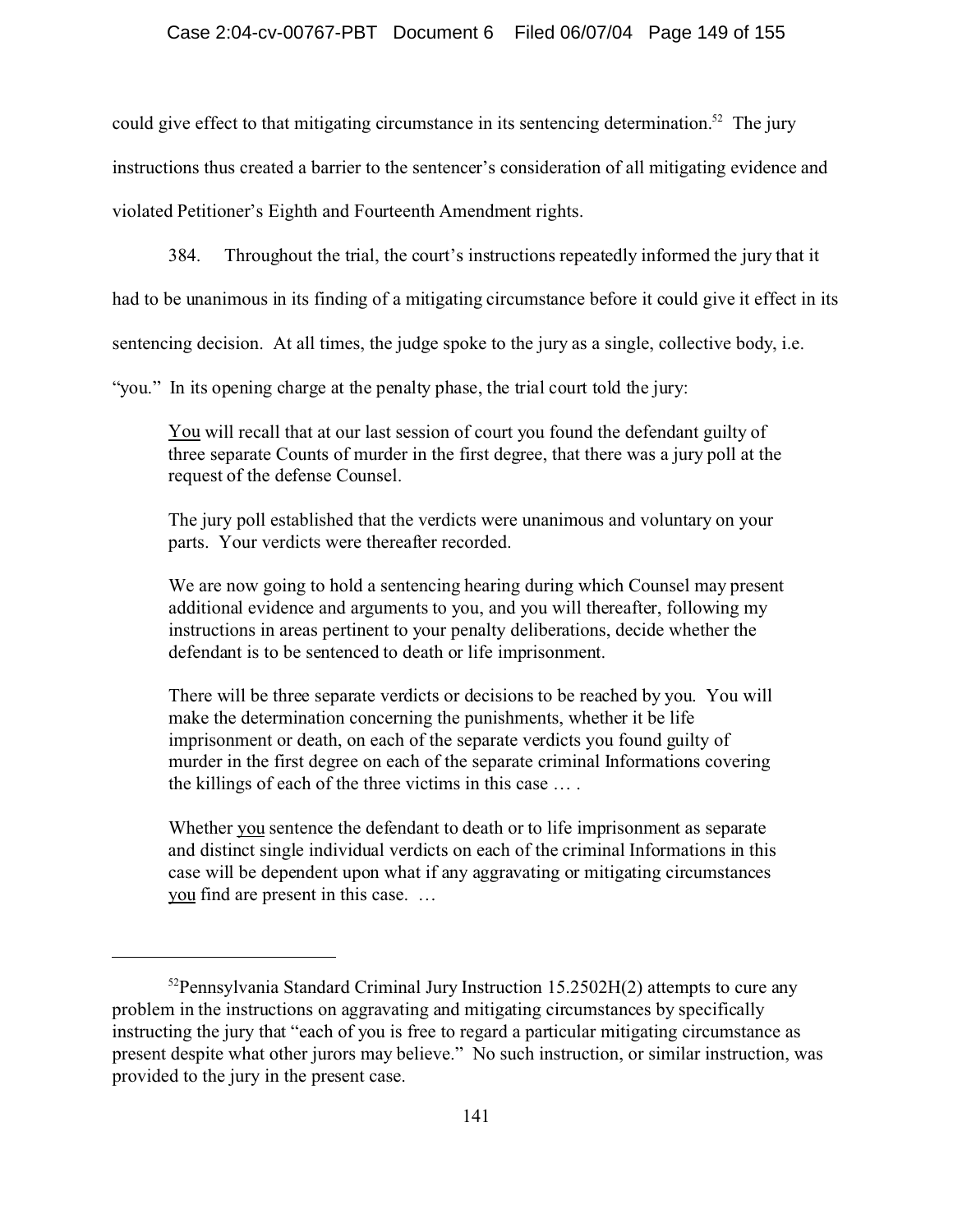Although I will give you detailed instructions later in this hearing, I would tell you now that aggravating circumstances must be proved by the Commonwealth beyond a reasonable doubt.

You recall my definition of "beyond a reasonable doubt" during my final jury instructions, and that same definition governs at this point.

Mitigating circumstances must be proved by the defendant by a preponderance of the evidence, and I'll define that for you at a later point in these instructions.

NT 14.41-43. A reasonable juror would determine from this instruction that a mitigating circumstance must be unanimously found before the jury could give it effect. The first "you" in this instruction is the entity that "found the defendant guilty" -- i.e., the unanimous jury. The second "you" is the entity that "decide[s] whether the defendant is to be sentenced to death or life imprisonment" -- i.e., the same unanimous jury. The jury could only reasonably conclude that the third "you" -- the entity that "find[s]" "aggravating or mitigating circumstances" is also the unanimous jury. Indeed, the only way the jury could reach the constitutionally acceptable interpretation of this charge is if it concluded that: (1) the first "you" meant the unanimous jury; the second "you" meant the unanimous jury; and (3) the third "you" meant the unanimous jury with respect to aggravating circumstances, but meant each individual juror with respect to mitigating circumstances -- even though the third "you" "find[s]" "aggravating or mitigating circumstances." It is extraordinarily unlikely that the jury would or could arrive at the constitutionally required interpretation of the instruction.

385. The trial court's constitutionally infirm instructions continued in its closing penalty phase charge:

Members of the jury, you must now decide whether the defendant is to be sentenced to death or life imprisonment.

The sentences that you determine will be three in number, one sentence, one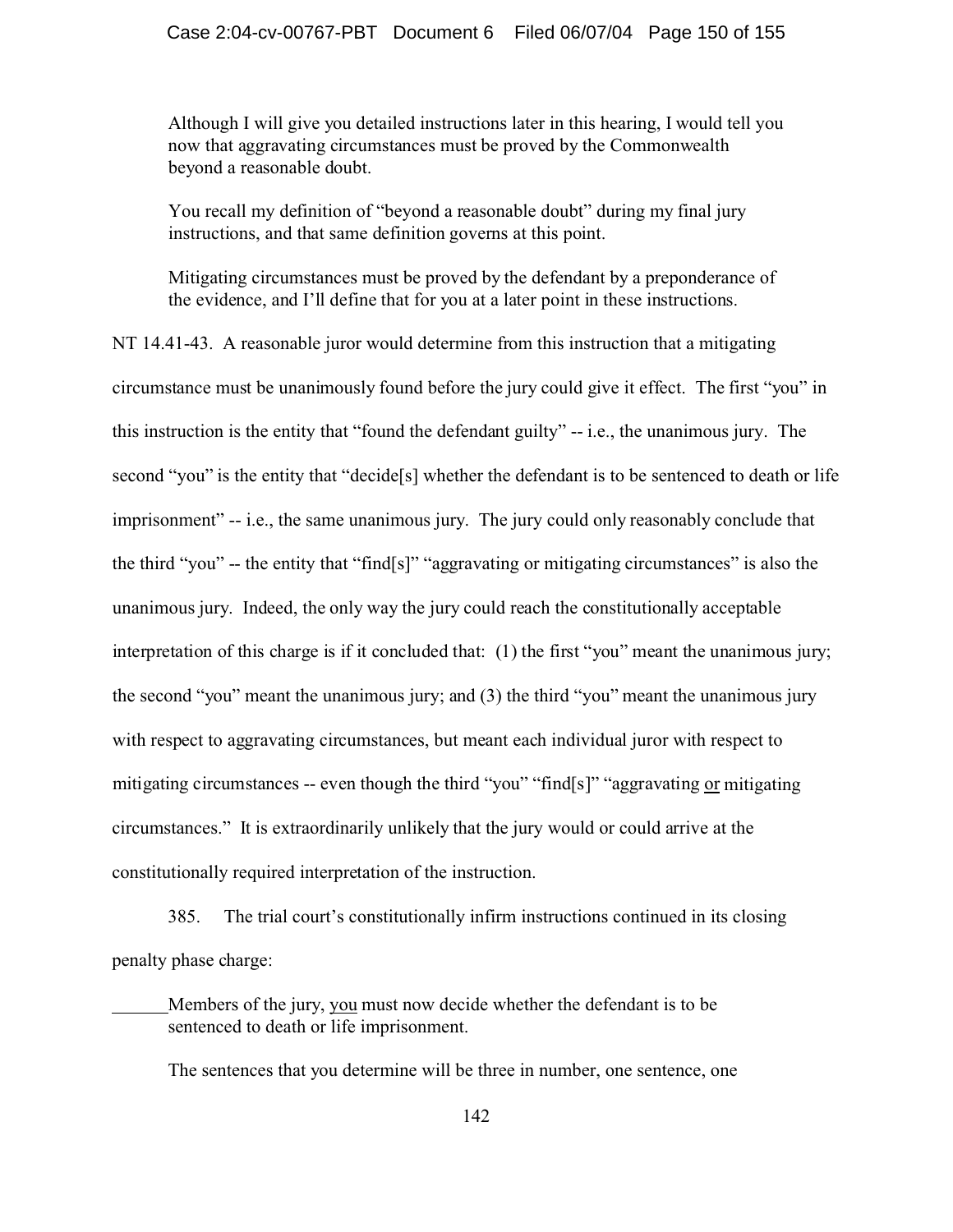verdict, on each of the three separate Criminal Informations in this case.

It will depend upon your findings concerning aggravating and mitigating circumstances.

The Crimes Code – now more literally the Judicial Code – provides that the verdict must be a sentence of death if the jury unanimously finds at least one aggravating circumstance and no mitigating circumstance, or if the jury unanimously finds one or more aggravating circumstances which outweigh any mitigation, mitigating circumstance.

The verdict must be life imprisonment in all other instances and cases.

NT 14-85. Later, in explaining the differing burdens of proof, the court said:

The Commonwealth has the burden of proving aggravating circumstances beyond a reasonable doubt.

The same definition of the term "beyond a reasonable doubt" that I delivered to you in my final instructions holds in this case, and I won't repeat that. Apply the same definition.

The defendant has the burden of proving mitigating circumstances, but by a lesser burden of proof, which is called a preponderance of the evidence. That's a lesser burden of proof than beyond a reasonable doubt.

Simply stated, a preponderance of the evidence exists where one side is more believable that the other side, or a preponderance of the evidence in definition furnished by legal scholars seems to be proof which leads **the jury to find** that the existence of the contested fact is more probable than its nonexistence.

NT 14.91-92. In recapitulating for the jury, the court stated:

Any decision by the jury is binding upon the trial Judge thereafter. Remember again that your verdict must be unanimous. It can't be reached by any majority vote or by any percentage verdict proceedings. It must be the verdict of each and everyone of you.

Remember that your verdict must be a sentence of death if you unanimously find at least one aggravating circumstance and no mitigating circumstances, or if you unanimously find one or more aggravating circumstances which outweigh any mitigating circumstances.

NT 14.93.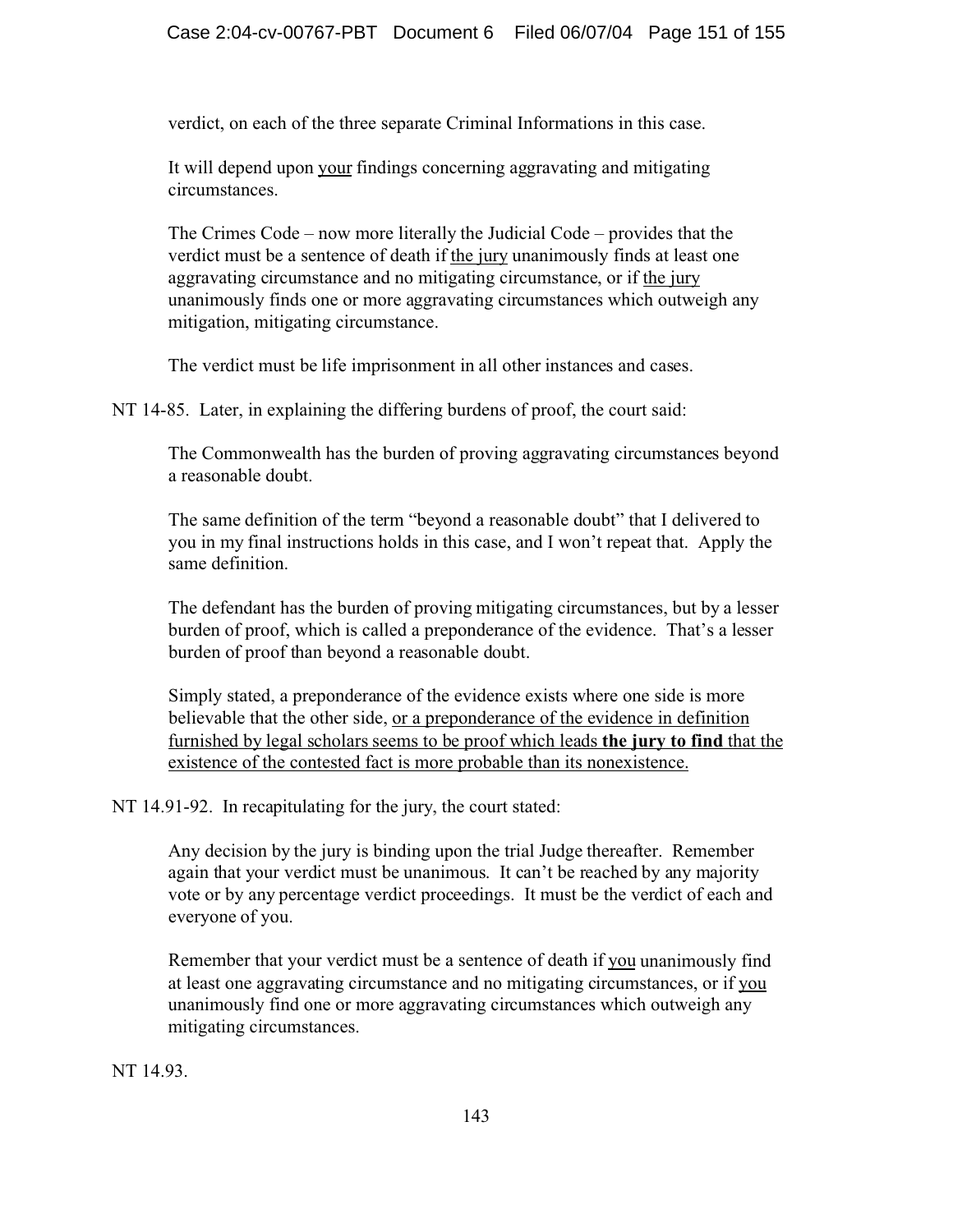#### Case 2:04-cv-00767-PBT Document 6 Filed 06/07/04 Page 152 of 155

386. Again, throughout this final charge, the jury was given absolutely no reason to believe that there is any distinction between the entity that sentences, the entity that "finds" aggravating circumstances and the entity that "finds" mitigating circumstances. In fact, in these closing instructions, the jury was repeatedly that the jury must find that the existence of the mitigating circumstance. In the context of explaining the burden of proof for mitigating circumstances, the judge told the jury that a "a preponderance of the evidence in definition furnished by legal scholars seems to be proof which leads **the jury to find** that the existence of the contested fact is more probable than its nonexistence."

 387. Moreover, the pronoun "you" is used interchangeably with the word "jury," and these words are used without distinction to refer to all of the factfinding functions. To reach the constitutionally required interpretation of the instruction, the jury would have to irrationally decide that "you" or "jury" referred to the unanimous jury with respect to the sentencing decision and the "finding" of aggravating circumstances, but referred to each juror individually with respect to the "finding" of mitigating circumstances. And it would have to reach this conclusion despite the fact that the instruction treats aggravating circumstances and mitigating circumstances identically -- as facts that exist only if unanimously found by the jury.

388. In addition, the penalty phase verdict sheets submitted to the jury expressly required unanimous jury findings regarding mitigation. Only one sheet was provided to the jury and there is no place on it for individual jurors to record any mitigation that they individually found. Instead, the only place for the jury to record mitigation found is on page three, which arguably requires that only mitigation that was unanimously found be recorded.

389. The trial court's instruction that a mitigating circumstance must be found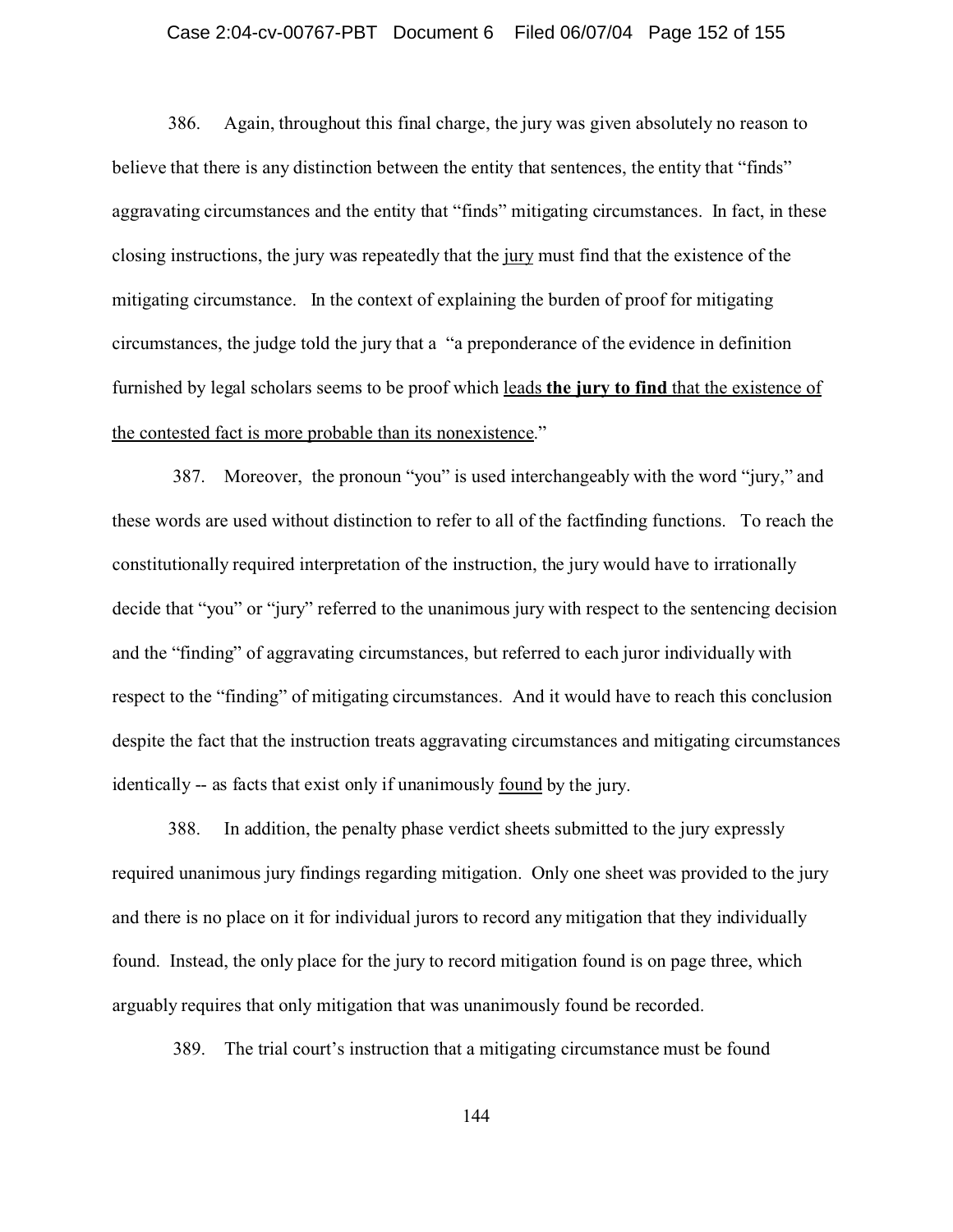unanimously before it could be given effect improperly restricted the jury's consideration of mitigating evidence and thereby violated Petitioner's rights under the Eighth and Fourteenth Amendments to the United States Constitution and the corresponding provisions of the Pennsylvania Constitution.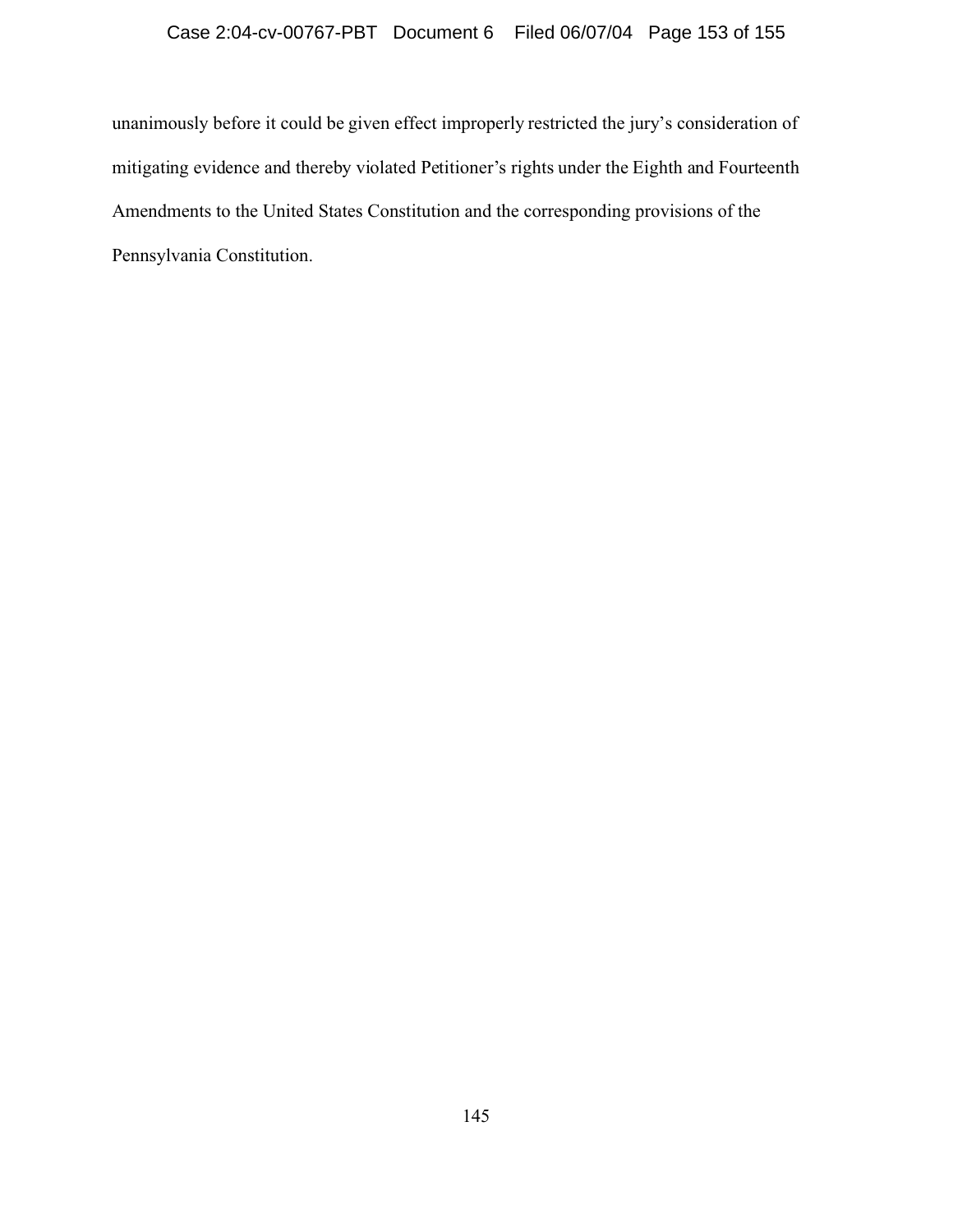### **REQUEST FOR RELIEF**

Based upon all of the above, and the exhibits presented with this *Petition*, Petitioner

respectfully requests that this Court grant the following relief:

- A. That the Court entertain and grant such motions as Petitioner may file regarding discovery;
- B. That Petitioner be afforded an opportunity to submit a *Memorandum of Law* in conformity with Local Rule 9.4;
- C. That Respondents be compelled to respond to the *Petition* and *Memorandum of Law*;
- D. That Petitioner be afforded evidentiary hearings as to every disputed material fact;
- E. That upon conclusion of these proceedings, the Court grant the Writ and order that Petitioner either be released from his custody or resentenced to life imprisonment, or else retried (as to either guilt, penalty or both) within a reasonable time period to be set by the Court.

Respectfully Submitted,

Michael Wiseman Helen A. Marino Cristi Charpentier Federal Court Division Capital Habeas Corpus Unit Defender Association of Philadelphia The Curtis Center, Suite 545-W Philadelphia, PA 19106 215-928-0520 Counsel for Petitioner

Dated: Philadelphia, Pennsylvania June 7, 2004